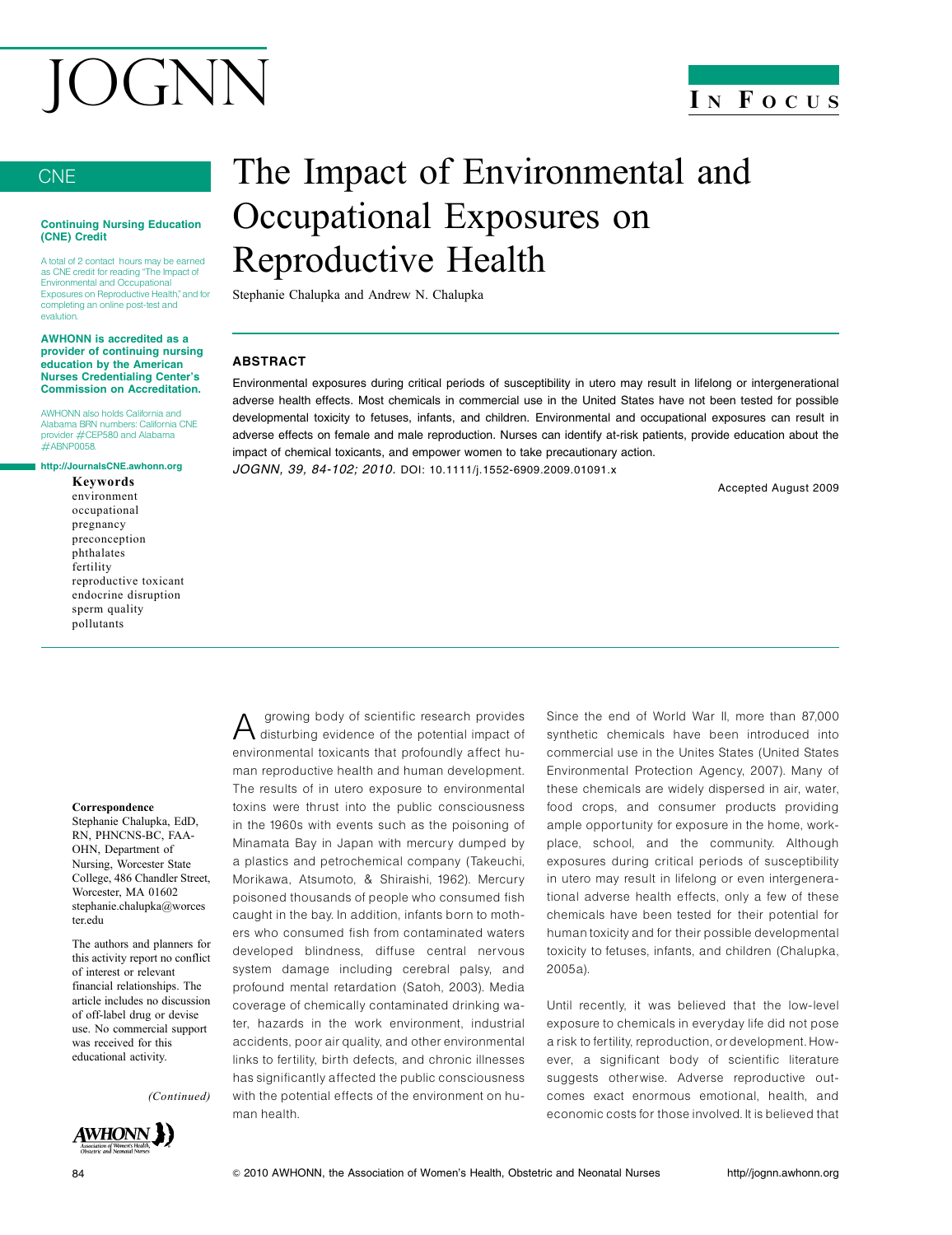approximately 3% of fetal developmental defects are attributable to chemical exposures, with an additional 25% attributable to the combination of environmental and genetic factors (Weck, Paulose, & Flaws, 2008). However, these figures are based on scarce chemical testing data about neurotoxicity and therefore likely underestimate the actual prevalence of abnormalities resulting from toxicant exposures. This emerging scientific evidence, and an increasingly informed patient population, presents women's health, obstetric, and neonatal nurses with important challenges and opportunities for health promotion and prevention through education, surveillance, research, and advocacy.

This article provides an overview of selected environmental and occupational hazards and their impact on reproductive health and reproductive outcomes. It also provides guidance for women's health, obstetric, and neonatal nurses in the identification of those most susceptible to environmental health hazards and discussion of appropriate health promotion and health protection strategies for environmentally related illnesses.

## Types of Reproductive Hazards

Reproductive hazards many be categorized as toxic (e.g., organic solvents, metals, pesticides, polychlorinated biphenyl [PCB]), physical (e.g., ionizing radiation), and biological (e.g., toxoplasma, Parvovirus B19) (Smedley, Dick, & Sadhra, 2007). Because there has been limited exploration of chemical exposures in the obstetric and gynecologic nursing literature, this article focuses on toxic exposures. Types of adverse reproductive and developmental outcomes associated with exposure to toxins include subfecundity (Fei, McLaughlin, Lipworth, & Olsen, 2009); infertility (Mendola, Messer, & Rappazzo, 2008); spontaneous abortion, still birth/infant death, preterm birth, congenital anomalies (Ritz, Wilheim, Hoggatt, & Ghosh, 2007); low birth weight (Bell, Ebisu, & Belanger, 2007); developmental delays (Mendola, Selevan, Gutter, & Rice, 2002); and childhood cancers (Andersen, Nielsen, & Grandjean, 2000) (see Table 1).

## Routes of Exposure

The routes of exposure to environmental toxins include inhalation (e.g., particulate matter, or polycyclic aromatic hydrocarbons), ocular contact (e.g., chemical splash), ingestion/absorption through the gastrointestinal tract (e.g., drinking water contami-

## Environmental toxicant exposures during critical periods of organ development can cause profound systemic damage to the developing fetus.

nated with disinfection by-products or consumption of food with pesticides, plasticizers, or heavy metals), percutaneous/dermal contact (e.g., contact with pesticides, cosmetics, perfumes), transfer from mother to fetus or amniotic fluid/transplacental (e.g., carbon monoxide), and transfer of chemicals to offspring through lactation (e.g., polybrominated diphenylethers [PBDEs] used as flame retardants in furniture foam and plastics for personal computers to name a few).

### Transfer to the Fetus

The placenta offers protection against some unwanted chemical exposures during fetal development but not all. The teratogenic effects of selected environmental toxicants not filtered by the placenta are increasingly recognized (Anderson, Diwan, Fear, & Roman, 2000). For example, many heavy metals easily cross the placenta, and the concentration of mercury, a potent neurotoxin, in umbilical cord blood can be substantially higher than in the maternal blood supply (Sakamoto et al., 2004). Mazdai, Dodder, Abernathy, Hites, and Bigsby (2003) studied human maternal and fetal serum concentrations of PBDE in the United States and found concentrations 20- to 106-fold higher than the levels previously reported in a similar population of Swedish mothers and infants (Guvenius, Aronsson, Ekman-Ordeberg, Bergman, & Noren, 2003; Thomsen, Lundanes, & Becher, 2002).

Specific pesticides and other industrial compounds such as PCBs can accumulate in maternal adipose tissue and may even be transmitted to the infant via breast milk. Polychlorinated biphenyls were widely used as coolants and lubricant in transformers, capacitors, and other electrical equipment. Although manufacture of PCBs was stopped in the United States in 1977 because of evidence that they build up in the environment and can cause a variety of serious harmful health effects, they are a persistent organic pollutant and are still present in the environment. Today, the main routes of exposure occur through dietary sources such as fish (especially sportfish such as salmon caught in contaminated lakes or rivers), meat, and dairy products (Agency for Toxic Substances and Disease Registry, 2007). When persistent substances accumulate in maternal adipose tissue and are

Stephanie Chalupka, EdD, RN, PHNCNS-BC, FAAOHN, is a professor and director of the Graduate Nursing Program, Worcester State College, Worcester, MA and a visiting scientist in Occupational and Environmental Health, Harvard School of Public Health, Boston, MA.

Andrew N. Chalupka, BA, is a student at the Harvard Medical School, Boston, MA.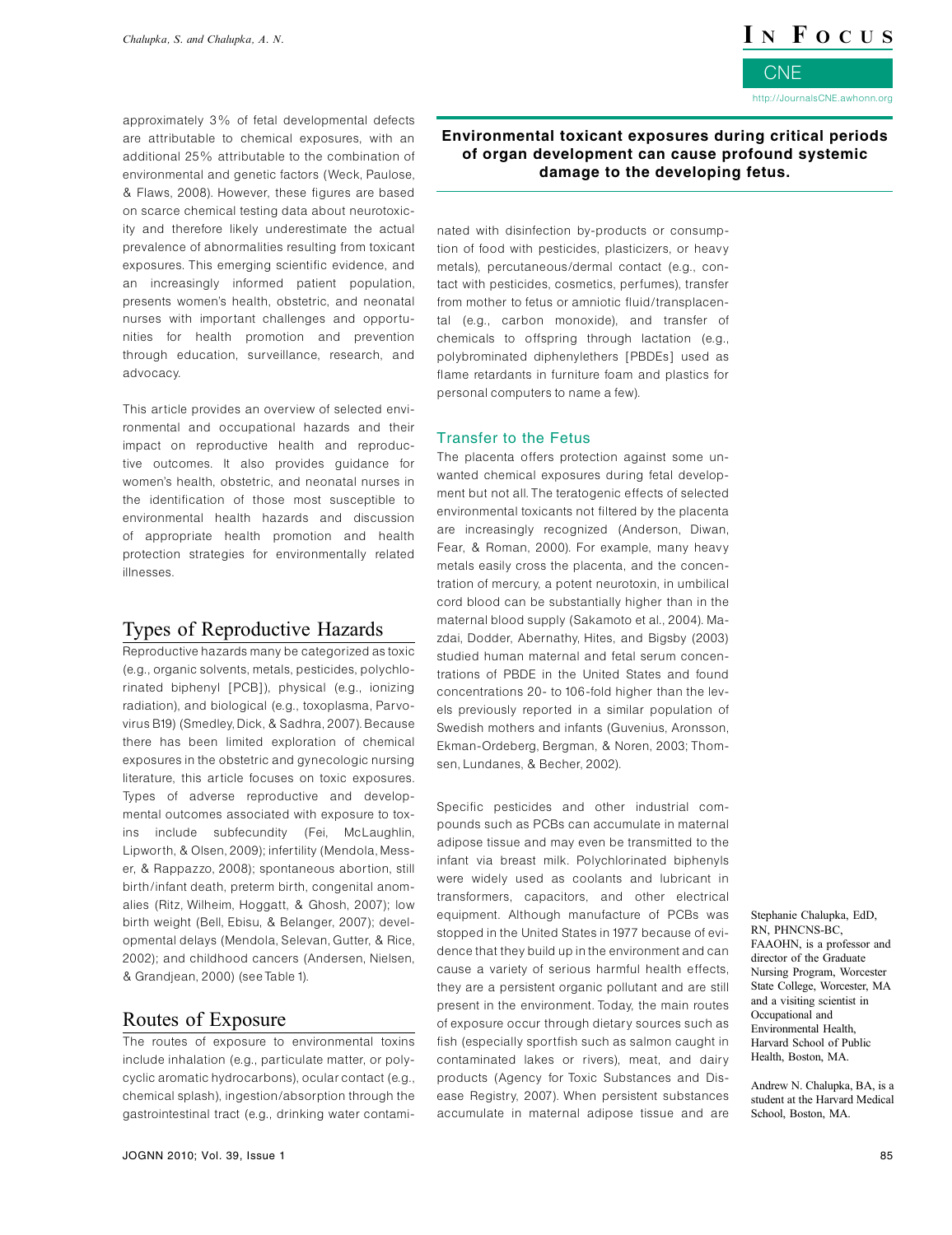**CNE** 

http://JournalsCNE.awhonn.org

## Table 1: Environmental Contaminants: Sources and Selected Health Effects From Developmental and Adult Exposures (Animal and Human Data)

| Contaminant<br>Air pollution                        | Sources<br>Common air pollutants include                                                                                                                                                                                                                                                                                                                                                                    | Examples of Health Effects<br>Associated With Exposure During<br>Adulthood<br>Fetal loss <sup>a</sup>                                                                                                    | Examples of Health Effects<br>Associated With Exposure During<br>Development<br>Low-birth-weight preterm delivery                                   |
|-----------------------------------------------------|-------------------------------------------------------------------------------------------------------------------------------------------------------------------------------------------------------------------------------------------------------------------------------------------------------------------------------------------------------------------------------------------------------------|----------------------------------------------------------------------------------------------------------------------------------------------------------------------------------------------------------|-----------------------------------------------------------------------------------------------------------------------------------------------------|
|                                                     | carbon monoxide, lead, ground-<br>level ozone, particulate matter,<br>nitrogen dioxide, and sulfur dioxide.<br>Air pollution arises from a variety of<br>sources, including motor vehicles,<br>industrial production, energy (coal)<br>production, wood burning, and<br>small local sources such as dry<br>cleaners.                                                                                        |                                                                                                                                                                                                          |                                                                                                                                                     |
| <b>Bisphenol A</b><br>(BPA)                         | Industrial chemical and building<br>block for polycarbonate plastic and<br>epoxy resins. Found in the lining of<br>metal food and drink cans, plastic<br>baby bottles, pacifiers and baby<br>toys, dental sealants, computers,<br>cell phones, hard plastic water<br>bottles, paints, adhesives, enamels,<br>varnishes, CDs and DVDs, and<br>certain microwavable or reusable<br>food and drink containers. | Oocyte chromosome abnormalities, Altered puberty onset, obesity,<br>recurrent miscarriage, decreased<br>semen quality                                                                                    | altered prostate development,<br>decreased semen quality,<br>hormonal changes                                                                       |
| Disinfection<br>by-products<br>in drinking<br>water | Over 600 compounds formed by the<br>reaction of chemical disinfectants<br>(most often chlorine) with natural<br>organic matter, primarily in surface<br>waters. Most prevalent compounds<br>are trihalomethanes.                                                                                                                                                                                            | Menstrual irregularities <sup>b</sup>                                                                                                                                                                    | Fetal growth, IUGR                                                                                                                                  |
| Glycol ethers                                       | Used in paints, varnishes, thinners,<br>printing inks, electronics,<br>semiconductor industry, leather,<br>photographic film, varnish,<br>enamels, cosmetics, perfumes,<br>brake fluids, wood stains.                                                                                                                                                                                                       | Longer menstrual cycles, decreased<br>semen quality, <sup>c</sup> reduced fertility, <sup>d</sup><br>and fetal loss <sup>a</sup>                                                                         |                                                                                                                                                     |
| Pesticides                                          | Broad category that includes many<br>classes of insecticides, fungicides,<br>herbicides, rodenticides, and<br>fumigants. Pesticides are used on<br>food, in residential and industrial<br>settings. Exposures can occur<br>through food, drinking water, or<br>from home use.                                                                                                                               | Menstrual irregularities, <sup>b</sup> reduced<br>fertility, <sup>d</sup> decreased semen quality, <sup>c</sup><br>miscarriage in female partner,<br>sperm chromosome abnormalities,<br>hormonal changes | Altered sex ratio (H,A), altered<br>puberty, onset malformations of<br>reproductive tract, <sup>a</sup> reduced<br>fertility and fetal growth, IUGR |
| Phthalates                                          | Plasticizers added to soften plastics<br>like PVC; also found in cosmetics,<br>perfumes, toys, pharmaceuticals,                                                                                                                                                                                                                                                                                             | Altered (earlier) menarche onset,<br>estrous cycle, ovulatory<br>irregularities, decreased semen                                                                                                         | Shortened anogenital distance<br>malformations of reproductive<br>tract, hormonal changes,<br>decreased semen quality <sup>c</sup>                  |

86 JOGNN, 39, 84-102; 2010. DOI: 10.1111/j.1552-6909.2009.01091.x http://jognn.awhonn.org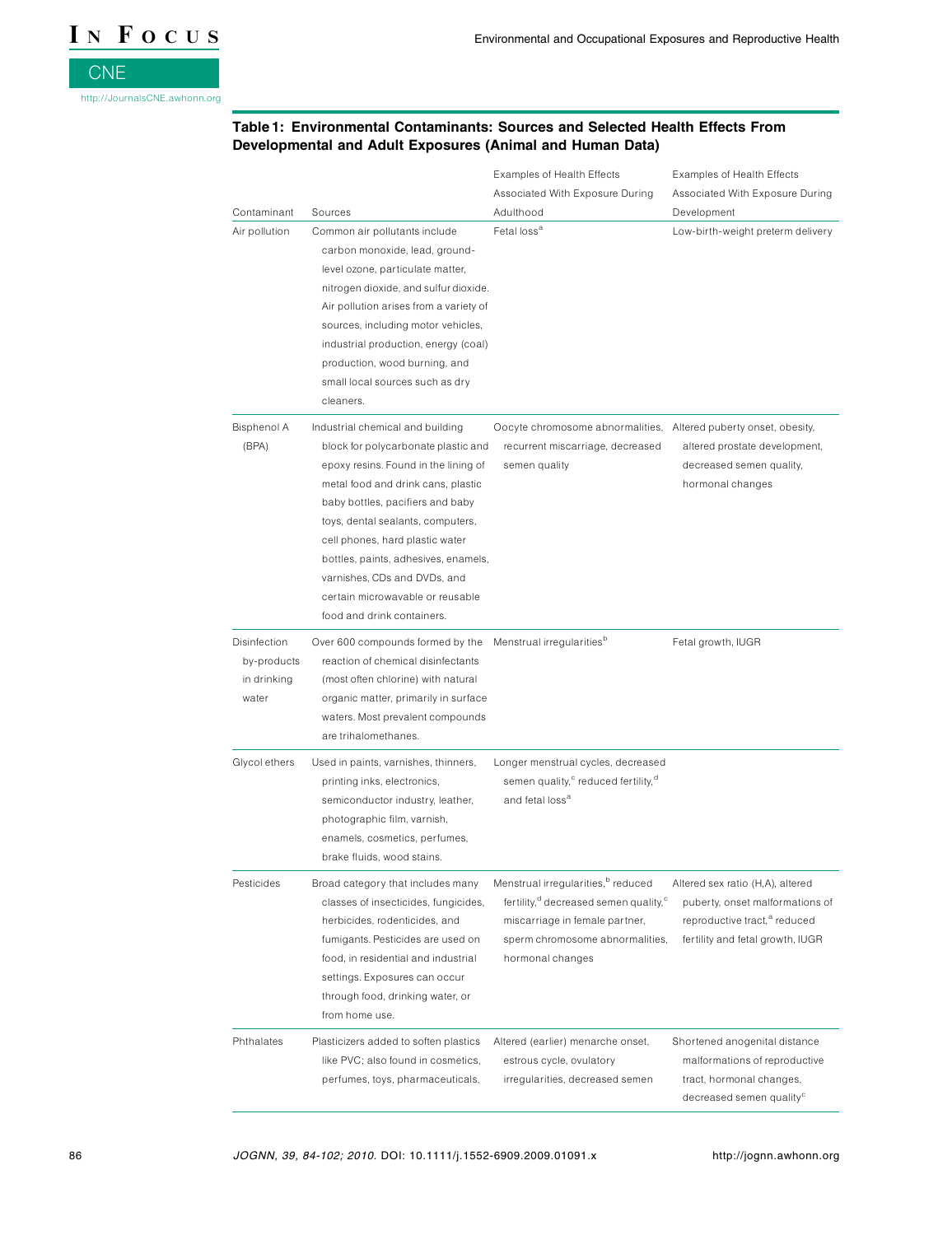## Table 1. Continued



|                      |                                                                                                                                                                                                                                                                                                                                                                                                                                                                                                                                                                                                                                                                             | <b>Examples of Health Effects</b><br>Associated With Exposure During                                                                                                                              | Examples of Health Effects<br>Associated With Exposure During |
|----------------------|-----------------------------------------------------------------------------------------------------------------------------------------------------------------------------------------------------------------------------------------------------------------------------------------------------------------------------------------------------------------------------------------------------------------------------------------------------------------------------------------------------------------------------------------------------------------------------------------------------------------------------------------------------------------------------|---------------------------------------------------------------------------------------------------------------------------------------------------------------------------------------------------|---------------------------------------------------------------|
| Contaminant          | Sources<br>medical devices, lubricants,<br>and wood finishers.                                                                                                                                                                                                                                                                                                                                                                                                                                                                                                                                                                                                              | Adulthood<br>quality, <sup>c</sup> reduced fertility, <sup>d</sup> fetal<br>loss, <sup>a</sup> endometriosis                                                                                      | Development                                                   |
| Solvents             | Benzene, toluene, xylene, styrene,<br>1-bromopropane, 2-bromopro-<br>pane, perchloroethylene, trichloro-<br>ethylene, and others. Solvents<br>include some of the top production<br>volume chemicals in the United<br>States used in plastics, resins, and<br>nylon, synthetic fibers, rubbers,<br>lubricants, dyes, detergents, drugs,<br>pesticides, glues, paints, paint<br>thinners, fingernail polish,<br>lacquers, detergents, printing and<br>leather tanning processes,<br>insulation, fiberglass, food<br>containers, carpet backing,<br>cleaning products, and a<br>component of cigarette smoke.<br>Exposure is primarily through<br>breathing contaminated air. | Hormonal changes, menstrual<br>irregularities, <sup>b</sup> decreased semen<br>quality, <sup>c</sup> reduced fertility, <sup>d</sup> fetal<br>loss, <sup>a</sup> miscarriage in female<br>partner |                                                               |
| Metals               |                                                                                                                                                                                                                                                                                                                                                                                                                                                                                                                                                                                                                                                                             |                                                                                                                                                                                                   |                                                               |
| Lead                 | Used in batteries, ammunition, metal Fetal loss, <sup>a</sup> reduced fertility <sup>d</sup><br>products, X-ray shields. Reduced<br>use in gasoline, paints, ceramic<br>products, caulking, and pipe<br>solder. Most common source of<br>exposure in the United States is<br>lead-based paint in older homes,<br>lead-contaminated house dust,<br>and soil and vinyl products.                                                                                                                                                                                                                                                                                              | hormonal changes, menstrual<br>irregularities, <sup>b</sup> abnormal sperm,<br>altered puberty onset                                                                                              | Hormonal changes, altered<br>puberty onset                    |
| Mercury<br>Manganese | Used in thermometers, dental fillings,<br>batteries, vaccines, and other<br>industries. Air and water<br>contaminated by industrial<br>emissions and the combustion of<br>coal and waste. Accumulates in<br>food chain: most common source<br>of exposure in United States is<br>contaminated seafood.<br>Used in the production of batteries,<br>in dietary supplements, and as<br>ingredients in some ceramics,<br>pesticides, and fertilizers. Gasoline<br>additive.                                                                                                                                                                                                     |                                                                                                                                                                                                   |                                                               |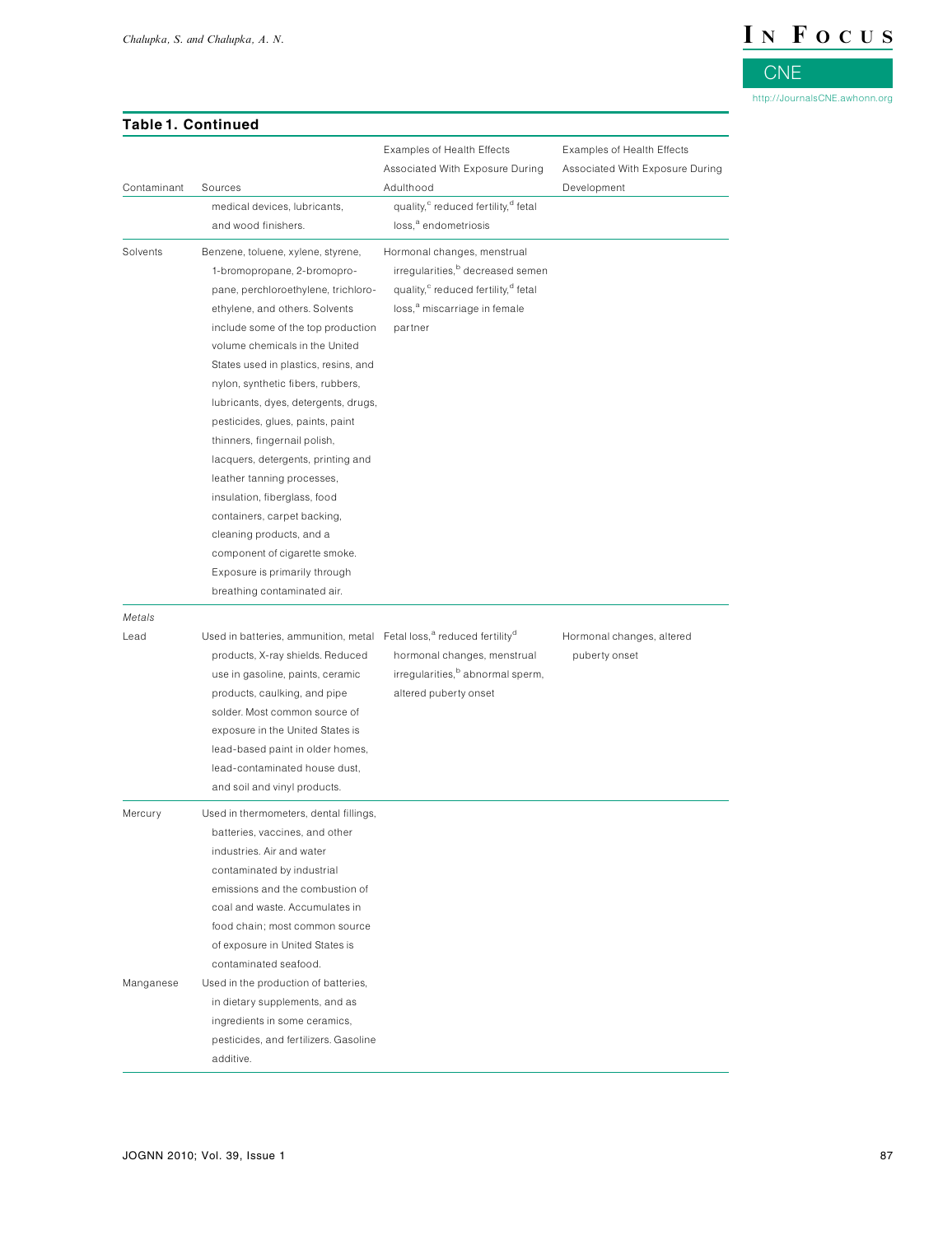**CN<sub>E</sub>** 

http://JournalsCNE.awhonn.org

|                          |                                                                                                                            | <b>Examples of Health Effects</b>               | <b>Examples of Health Effects</b>             |
|--------------------------|----------------------------------------------------------------------------------------------------------------------------|-------------------------------------------------|-----------------------------------------------|
|                          |                                                                                                                            | Associated With Exposure During                 | Associated With Exposure During               |
| Contaminant              | Sources                                                                                                                    | Adulthood                                       | Development                                   |
| Chlorinated hydrocarbons |                                                                                                                            |                                                 |                                               |
|                          | Dioxins/furans Byproducts of the manufacture and                                                                           | Menstrual irregularities, <sup>b</sup> hormonal | Malformations of the reproductive             |
|                          | burning of products that contain                                                                                           | changes, reduced fertility,                     | tract <sup>a</sup> reduced fertility, altered |
|                          | chlorine.                                                                                                                  | endometriosis, fetal loss,                      | sex ratio, altered puberty onset,             |
|                          |                                                                                                                            | decreased semen quality, altered                | decreased semen quality,                      |
|                          |                                                                                                                            | puberty onset, altered menarche                 | delayed time to pregnancy                     |
|                          |                                                                                                                            | onset                                           |                                               |
|                          | Organochlorine Class of pesticides used largely as                                                                         |                                                 |                                               |
| pesticides               | insecticides. (ex: DDT, chlordane,                                                                                         |                                                 |                                               |
|                          | HCB.) Largely banned in the United                                                                                         |                                                 |                                               |
|                          | States. Persist for decades in the                                                                                         |                                                 |                                               |
|                          | environment. Accumulate up the                                                                                             |                                                 |                                               |
|                          | food chain.                                                                                                                |                                                 |                                               |
| Penta-                   | Wood preservative for utility poles,                                                                                       |                                                 |                                               |
| chlorophenol             | railroad ties, and wharf pilings.                                                                                          |                                                 |                                               |
|                          | Formerly used as a pesticide.                                                                                              |                                                 |                                               |
| retardation              | Note: DES = diethylstilbestrol; DDT = dichlorodiphernyltrchloroethane; HCB = hexachlorobenzene; IUGR = intrauterine growth |                                                 |                                               |

Table 1. Continued

retardation<br><sup>a</sup>Malformations of the reproductive tract: in males, could include shortened ano-genital distance in animals or hypospadias (humans<u>)</u>,

undescended testicles (cryptorchidism), small testicles (hypoplasia), and structural abnormalities of the epididymis. In females, could include small ovaries, reduced number of follicles (eggs), and structural abnormalities of the oviducts, uterus, cervix, and/or vagina.<br><sup>b</sup>Menstrual irregularities could include short or long menstrual cycles, missed periods

c Decreased semen quality could include low semen, abnormal sperm shapes or motility, decreased sperm counts.

<sup>d</sup>Reduced fertility could include infertility and increased time to pregnancy (reduced fecundity).

Reprinted from Fertility and Sterility, 89, (2), Woodruff, T., Carlson, A., Schwartz, J., & Giudice, L., Proceedings of the Summit on Environmental Challenges to Reproductive Health and Fertility: Executive summary, 281-300 (2008) with permission from Elsevier.

transmitted to the infant via breast milk, they can result in infant exposure that may significantly exceed the mother's own exposure (Eslami, Koizumi, Ohta, & Inoue, 2006; Jensen & Slorach, 1991). Reliance on formula feeding does not guarantee an absence of contaminants because water used in the formula can also contain contaminants.

# Scope of Adverse Reproductive **Outcomes**

#### Reduced Fertility and Fecundity

A significant decline in the fertility rates of people in developed countries has been reported in the past three decades.This change is largely attributable to improved contraceptive technology and social mores regarding optimal family size. However, this trend may also be attributable, in part, to reduced biological capacity to reproduce (Olsen & Rachootin, 2003). Even before conception, exposure to environmental toxins can affect fertility and the outcome of pregnancy via germ cell toxicity or hormonal disruption in either males or females.

Of the approximately 62 million women of reproductive age in 2002, about 1.2 million, or 2%, had

an infertility-related medical appointment within the previous year, and 8% had an infertility-related medical visit at some point in the past (Centers for Disease Control [CDC], 2009). Infertility services include medical tests to diagnose infertility, medical advice and treatments to help a woman become pregnant, and services other than routine prenatal care to prevent miscarriage. Additionally, 7% of married couples in which the woman was of reproductive age (2.1 million couples) reported that they had not used contraception for 12 months and the woman had not become pregnant (CDC).

The consequences of diethylstilbestrol (DES) use in pregnant women between 1938 and 1971 demonstrated the capacity of synthetic chemicals to alter reproductive function. Research on DES provided evidence of the susceptibility of the female fetus to reproductive abnormalities of environmental etiology. It also illustrated that during critical fetal exposure windows gonadal organoogenisis is sensitive to synthetic hormones and that it may take decades for the results of the exposure to become manifest (Newbold, 2004).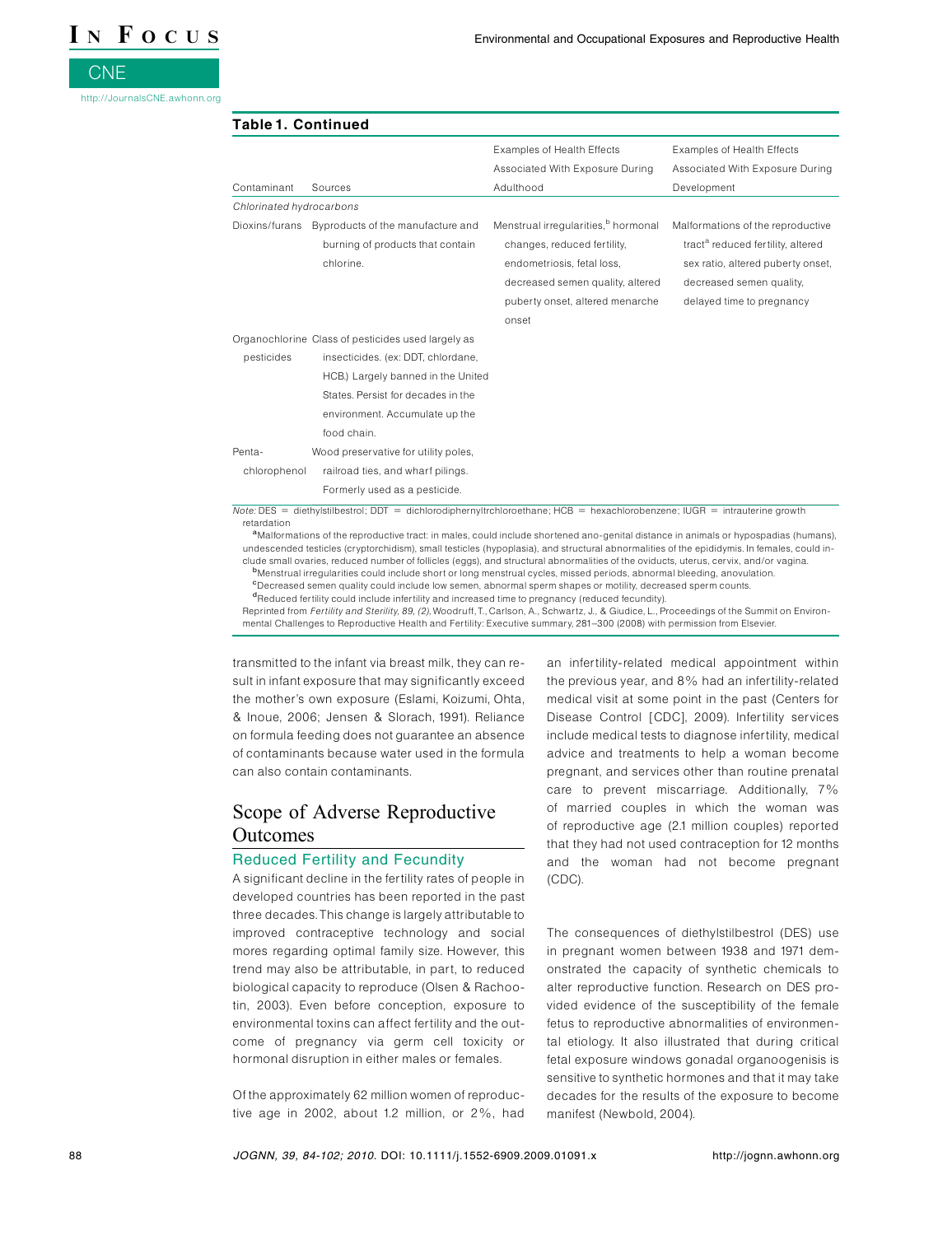## Of particular concern today are endocrine disrupting compounds (EDCs), which are chemical compounds that may be naturally occurring or synthetic compounds capable even at low doses of interfering with endocrine-regulated events like reproduction. They act by mimicking or disrupting the action of the naturally occurring hormones. EDCs are widely used in manufacturing as emulsifiers and industrial surfactants, consumer products including paper wraps, upholstery, carpets, textiles including clothing, fire retardants, pesticides, medical applications, personal care products, and even food contain chemicals that are thought to be hormone disruptors.

Phthalates are ubiquitous, multifunctional, synthetic chemical compounds that are persistent in the environment and have been detected in wildlife and humans around the world (Apelberg et al., 2007; Calafat, Wong, Kuklenyik, Reidy, & Needham, 2007; Fei, McLaughlin, Tarone, & Olsen, 2007). They are used in a variety of consumer and personal care products and as plasticizers in the manufacture of flexible vinyl (used in medical devices, consumer products, flooring and wall coverings, and food contact applications). Manufacturers use phthalates in personal care products (e.g., perfumes, lotions, cosmetics), as solvents and plasticizers for cellulose acetate, and in making lacquers, varnishes, and coatings, including those used to provide timed release in some pharmaceuticals (Hauser, Meeker, Duty, Silva, & Calafat, 2006). Animal studies have demonstrated altered sex hormone homeostasis and have been associated with increased incidence of fetal reabsorptions and pregnancy loss (Lau et al., 2006; Wolf et al., 2007). Epidemiologic evidence suggests that the exposure to the phthalates at plasma levels commonly seen in the general population of developed countries is associated with longer time to pregnancy (TTP) and reduced fecundity (Fei et al., 2009).

Endocrine-disrupting compounds may result in a wide variety of altered cyclicity in females as well. Adult exposure to EDCs have been linked to altered cyclicity with shortening menstrual cycles and increased odds of missed periods, intermenstrual bleeding, and long cycles (Crain et al., 2008). For example, recent studies have provided evidence that women working with or applying pesticides either in horticultural (e.g., flower production and greenhouse work) or agricultural settings are at increased risk for decreased fertility and or fecundability (Abell, Juul, & Bonde, 2000; Idrovo et al., 2005; Lauria, Settimi, Spinelli, & Figa-Talamanca, 2006; Mendola et al., 2008).

JOGNN 2010; Vol. 39, Issue 1 89

The placenta offers some protection against chemical exposures during fetal development, but it does not act as an effective filter against many exogenous chemical agents.

#### Preconception

Parental exposures before conception can result in an array of adverse reproductive effects ranging from infertility to spontaneous abortion, as well as genetic damage that can lead to a viable, though defective, fetus. Oogonia develop completely during fetal life. Oocytes begin their first meiotic division in utero and then lie dormant, until puberty when ovulation begins. Oocytes are vulnerable to environmental insults during fetal development with resulting impaired fertility (Hage & Frazier, 1998; Woodruff & Walker, 2008). Similarly, injury to stemcell spermatogonia can occur at any time and lead to infertility. Male reproductive biology includes numerous, narrow windows of vulnerability in parallel with the continual postpubertal production of semen and regeneration of spermatozoa. Paternal exposures might also lead to adverse reproductive outcomes by transmission of toxicants in seminal fluid (Agency for Toxic Substances and Disease Registry, 2002).

#### Fetal Development

Transplacental transport of toxicants encountered by the mother can have extremely adverse effects on the fetus. The fetus is affected by gestational and previous maternal exposures. During gestation, the placenta that establishes its circulation by around day 17 after fertilization, acts as the most important route of exposure. With an extremely limited ability to detoxify environmental contaminants, the placenta is capable of mitigating only very low concentrations of toxicants.The pregnant woman's past and current contaminant exposure can harm the fetus. In addition, physiologic changes during pregnancy actually mobilize stored toxicants, such as lead from bone (Hu et al., 2006) or PCBs from fat cells, resulting in fetal exposure (Agency for Toxic Substances and Disease Registry, 2002).

Environmental toxicant exposures during critical periods of organogenesis (i.e., the 6-week period that follows the establishment of the placental circulation) can cause profound systemic damage that is out of proportion with the usual dose response. The organ system's susceptibility depends on the timing of the exposure. For example, the critical period for the neural tube is 2 to 4 weeks (the tube is closed by day 28). However, the blood-brain barrier, which

# Chalupka, S. and Chalupka, A. N.  $\blacksquare$   $\blacksquare$   $\blacksquare$   $\blacksquare$   $\blacksquare$   $\blacksquare$   $\blacksquare$   $\blacksquare$   $\blacksquare$   $\blacksquare$   $\blacksquare$   $\blacksquare$   $\blacksquare$   $\blacksquare$   $\blacksquare$   $\blacksquare$   $\blacksquare$   $\blacksquare$   $\blacksquare$   $\blacksquare$   $\blacksquare$   $\blacksquare$   $\blacksquare$   $\blacksquare$   $\blacksquare$   $\blacksquare$   $\blacksquare$ **CNF** http://JournalsCNE.awhonn.org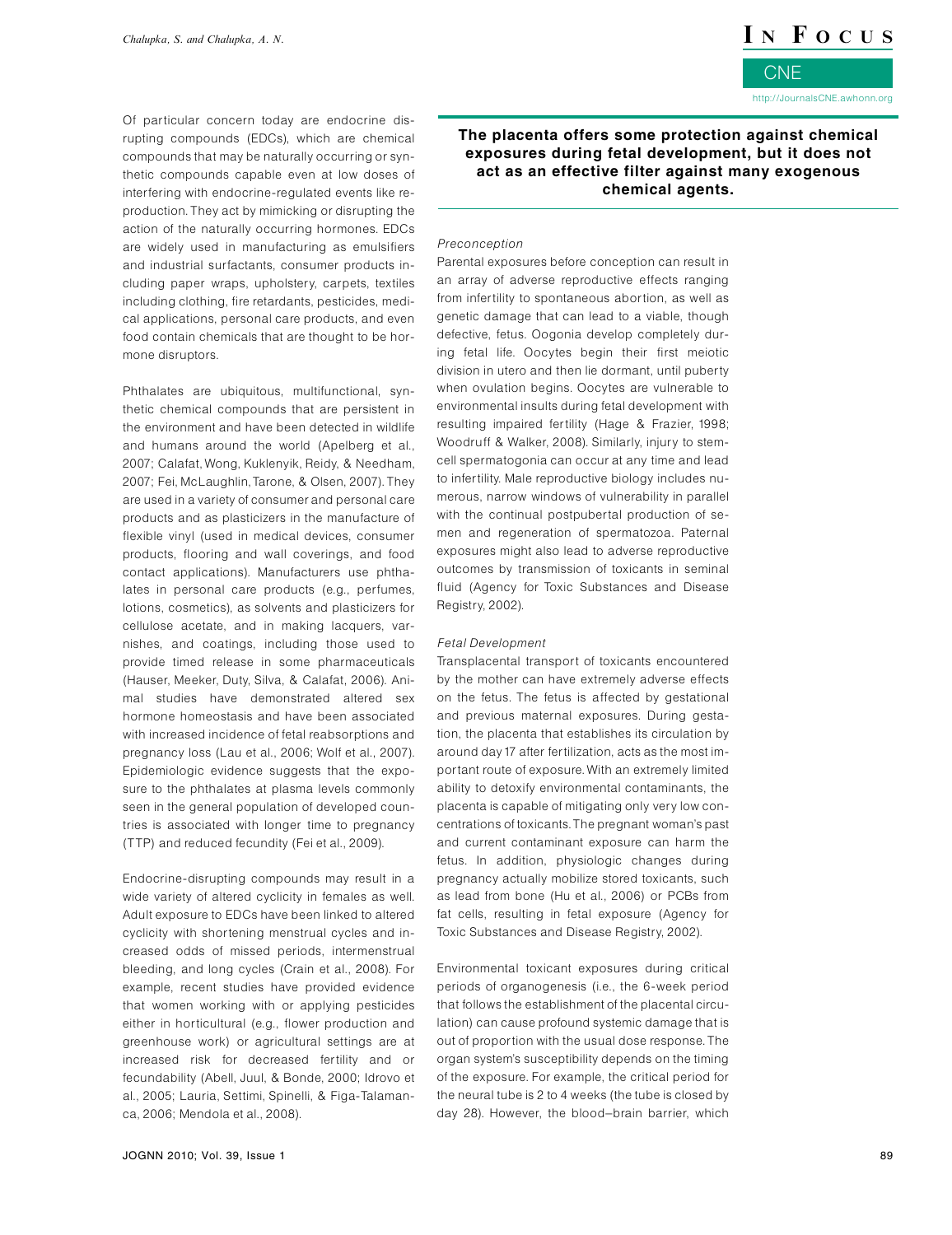**CNF** 

http://JournalsCNE.awhonn.org

Research is beginning to elucidate the link between environmental toxicants and reproductive health including precocious puberty, altered cycles, infertility, miscarriage, ovarian failure, and endometriosis.

> protects the brain from many toxic chemicals, is not completely formed until about 6 months after birth. Thus the fetal brain is particularly vulnerable (Adinolfi, 1985).

> In utero exposure to environmental toxicants cause more damage to the nervous system than does exposure at any other stage of development. In the fetus, neurons originate in a germinal matrix and later migrate to predetermined sites (Grandjean & Landrigan, 2006). Exposure to environmental toxicants during this stage might interrupt migration and lead to brain malformation, as is sometimes seen in more well known instances such as fetal alcohol syndrome. Although obvious functional abnormalities after high-dose exposure to environmental toxicants as in the case of heavy metals like lead and mercury has long been apparent to clinicians, lower dose exposures that happen in the home or community setting have more subtle manifestations. Landrigan et al. (1975) and Needleman et al. (1979) originated the notion of subclinical toxicity in children that causes reductions in intelligence and changes in behavior even in the absence of clinically visible symptoms of lead toxicity. Parallel findings have been reported on some other industrial chemicals (Grandjean & Landrigan).

> A growing body of evidence suggests that the developing fetus may be particularly susceptible to adverse effects of urban air pollution (e.g., vehicular emissions, woodstoves, etc.). Numerous studies have linked maternal exposure to air pollution containing nitrogen dioxide  $(NO<sub>2</sub>)$ , carbon monoxide (CO), particulate matter with aerodynamic diameter 10  $\mu$ m or less (PM<sub>10</sub>), and particulate matter with aerodynamic diameter 2.5  $\mu$ m or less (PM<sub>2.5</sub>), to adverse birth outcomes including low birth weight (Bell et al., 2007). Other studies link CO and sulfur dioxide (SO<sub>2</sub>), PM<sub>10</sub>, and PM<sub>2.5</sub> with prematurity, intrauterine growth retardation, and cardiac defects (Ritz & Wilheim, 2008; Ritz et al., 2007). Other pollutants such as polycyclic aromatic hydrocarbons (PAH), which are generated through the combustion of gasoline and diesel-powered vehicles, coal-fired power plants, residential heating, and smoking, are associated with reductions in birth weight, length, and head circumference as well as intrauterine growth restriction (IUGR), fetal death,

and premature birth (Weck et al., 2008). Although most attention has been given to maternal smoking as a primary source of exposure to PAHs, recent studies demonstrate that exposure from air pollution alone significantly increases the risk of adverse outcomes of fetal development (Choi, Jedrychowski, & Spengler, 2006).

Fetal exposures can also occur independently of the placenta and are of particular concern to those working in health care, including nurses. Maternal exposure to ionizing radiation can increase the likelihood of the occurrence of childhood leukemia and neurologic delays (Anderson et al., 2000; Fushiki, Matsushita, Yoshioka, & Schull, 1996; Mendola et al., 2002). Although the mechanism is uncertain, some parental exposures during gestation, including occupational exposure to antineoplastic agents, some anesthetic gases and solvents, are associated with adverse reproductive outcomes such as increased time to conception, premature delivery, and low birth weight (Fransman et al., 2007; Saurel-Cubizolles, Hays, & Estryn-Behar, 1994).

#### Reproductive Effects in Males

The 2002 National Survey of Family Growth found that approximately 7.5% of men sought help for infertility some time during their lifetime (3.3-4.7 million men) (CDC, 2009). Of men who sought help, 18.1% were diagnosed with a male-related infertility problem, including sperm or semen problems (Anderson, Farr, Jamieson, Warner, & Macaluso, 2008).

In the past 50 years human sperm concentrations have significantly declined globally by approximately 1% per year. Furthermore, and perhaps most disturbingly, it is the younger respondents who demonstrate the lower sperm counts (Swan, Elkin, & Fenster, 2000). It is theorized that this phenomenon is related to increasing levels of environmental exposure to antiandrogenic, estrogenic, or antiestrogenic chemical exposure during critical phases of testicular development (Mocarelli et al., 2008).

The effects of chemicals on male reproductive capacity were first documented in the scientific literature in the late 1880s, such as lead (Reutman & LeMasters, 2007). In 1975, Lancranjan, Popescu, and Gavanescu found that moderately increased absorption of lead associated with occupational exposures resulted in teratospermia, hypospermia, and asthenospermia. Although these early reports concerned lead toxicity, subsequent studies suggested occupational and environmental exposures to other chemicals had male reproductive effects.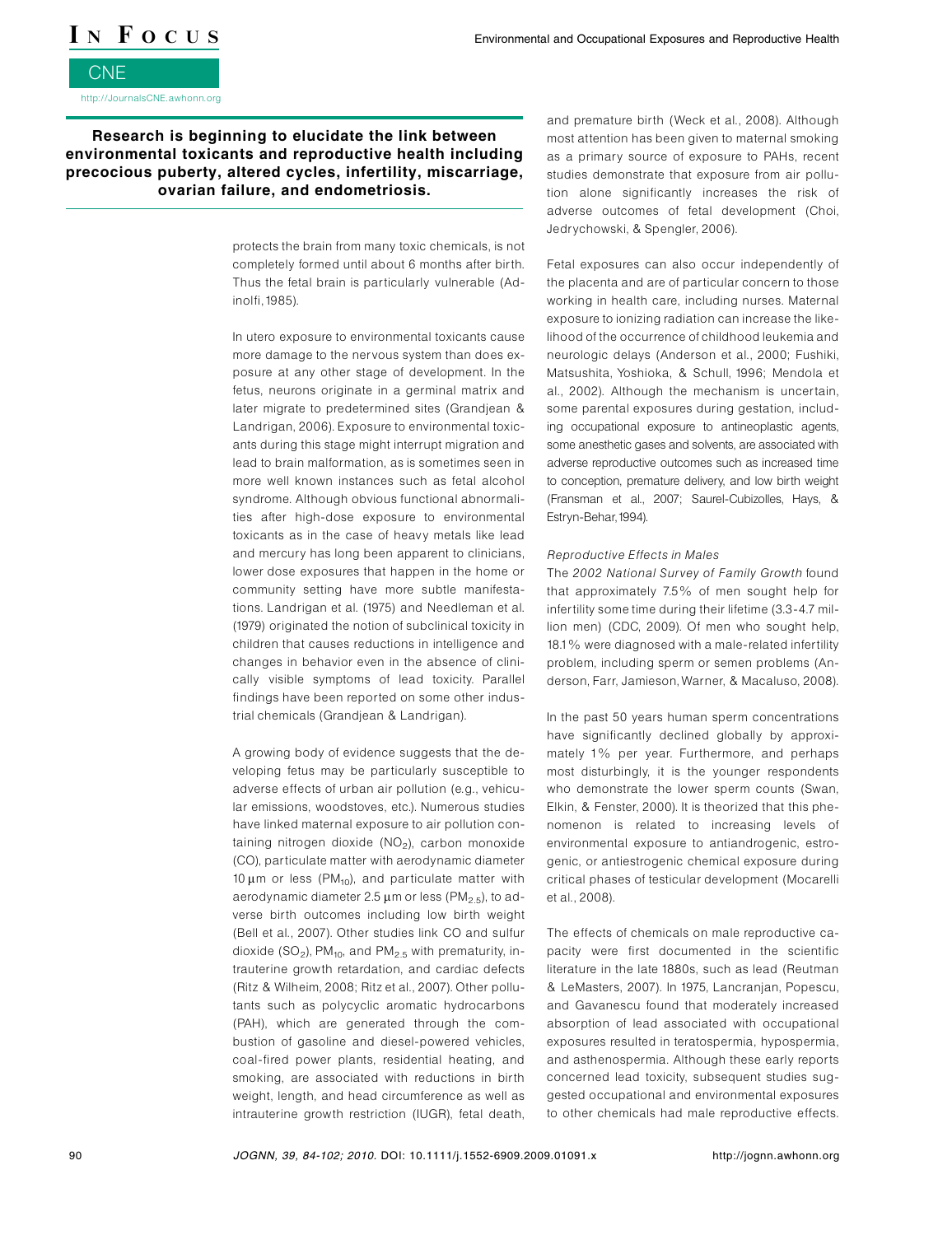Chalupka, S. and Chalupka, A. N.  $\blacksquare$   $\blacksquare$   $\blacksquare$   $\blacksquare$   $\blacksquare$   $\blacksquare$   $\blacksquare$   $\blacksquare$   $\blacksquare$   $\blacksquare$   $\blacksquare$   $\blacksquare$   $\blacksquare$   $\blacksquare$   $\blacksquare$   $\blacksquare$   $\blacksquare$   $\blacksquare$   $\blacksquare$   $\blacksquare$   $\blacksquare$   $\blacksquare$   $\blacksquare$   $\blacksquare$   $\blacksquare$   $\blacksquare$   $\blacksquare$ **CNF** http://JournalsCNE.awhonn.org

During the 1970s, an agricultural fumigant in the United States (1,2-dibromo-3-chloropropane [dibromochloropropane/also known as DBCP]) was used and was demonstrated to have caused sterility in males working in a chemical plant (Whorton, Krauss, Marshall, & Milby, 1977). Subsequently, several studies have documented the association between specific occupational and environmental exposures, including solvents and pesticides, and adverse effects on male endocrine function or alterations in semen quality including alterations in sperm motility, morphology, decreased sperm count and density, and genetic integrity (Jensen, Bonde, & Joffe, 2006).

Although the influence of occupational exposure on male reproductive function has been well studied, an emerging body of evidence similarly points to the potential for deleterious actions to male reproductive function from general environmental exposures. Selevan et al. (2000) provided evidence that exposure to episodes of air pollution may have adverse effects on semen quality, specifically on sperm chromatin integrity. Rubes et al. (2005) demonstrated that exposure to intermittent air pollution may result in sperm DNA damage and thereby increase the rates of male infertility, miscarriage, and other adverse reproductive outcomes. Increased rates of spontaneous abortion are theorized to be mediated through DNA fragmentation in the sperm.

Animal studies have demonstrated the adverse impact of phthalates on male reproduction through their disruption of the androgenic signaling pathways in males. The capacity of phthalates to induce a marked reduction in fetal testosterone and the resulting constellation of male reproductive abnormalities that include hypospadias, cryptorchidism, and malformations of the epididymis, seminal vesicles, prostate and shortened ano-genital distance constitutes the ''phthalate syndrome'' (Swan, 2008; Welsh, 2008). The impact on humans is thus far less well documented and more controversial (Fisch, Lambert, Hensle, & Hyun, 2009). However, human studies suggest the similar adverse effects on male reproduction with the consequences of phthalate exposure in utero being much more severe than human adult exposure (Lottrup et al., 2006). Guo, Hsu, Hsu, and Lambert (2000) observed alterations in sperm morphology and motility after prenatal exposure to PCBs/PCDF. In human adult males, decreases in sperm motility, concentration, and morphology; increases in sperm DNA damage; as well as decreases in free Tand increased LH/free T; and decreases in FSH and LH have been reported as health outcomes associated with exposure to PCBs and phthalates (Duty, Calafat, Silva, Ryan, & Hauser, 2005; Hauser & Calafat, 2005; Hauser et al., 2006, 2007; Jonsson, 2005; Pan et al., 2006; Pant et al., 2008; Zhang, Zheng, & Chen, 2006).

#### Reproductive Effects in Females

The scientific literature is beginning to elucidate the connection between environmental toxicants and several reproductive health impacts in females including precocious puberty, longer or shorter cycles, missed periods, abnormal bleeding, polycystic ovary syndrome (PCOS), subfecundity, infertility, recurrent miscarriage, ovarian failure, and endometriosis (Cordain, Eades, & Eades, 2003; Drbohlav, Bencko, Masata, & Jirsova, 2004; Falsetti & Eleftheriou, 1996; Genuis, 2006; Mendola et al., 2008; Mlynarcikova, Fickova, & Scsukova, 2005; Sugiura-Ogasawara, Ozaki, Sonta, Makinom, & Suzumori, 2005; Tsutsumi, 2005).

Earlier age at puberty, including outcomes such as thelarche (the beginning of breast development at the onset of puberty), and earlier age at menarche have been observed with exposure to phthalates (Colon, Caro, Bourdony, & Rosario, 2000) and persistent organic pollutants including PCBs (Denham et al., 2005), the pesticide dichlorodiphenyltrichloroethane (DDT) (Ouyang et al., 2005), and its primary metabolite dichlorodiphenyldichloroethylene (DDE) (Krstevska-Konstantinova et al., 2001).

Consumption of drinking water disinfection byproducts (DBPs) and fish contaminated with PCBs and other pollutants have been associated with variations in menstrual and ovarian function. Rather than the development of clinical disorders, data in many studies describe functional variations (alterations in luteal or follicular phase or cycle length indicating a hormonal disruption) (Mendola et al., 2008). Tang and Zhu (2003) observed shorter cycles in women occupationally exposed to lead, as did Windham et al. (2003) in their study of women exposed to chlordibromomethane in drinking water. DDT exposure has been similarly linked to shorter cycles (Ouyang et al., 2005).

Hsieh, Wang, Cheng, and Chen (2005) observed longer cycles in women in the semiconductor industry with exposure to ethylene glycol ethers. Studies of endocrine-active compounds such as 2,3,7,8-tetrachlorodibenzo-p-dioxin (TCDD/dioxin) (Eskenazi et al., 2002), serum polychlorinated biphenyls (PCBs) (Cooper, Klebanoff, Promislow, Brock, & Longnecker, 2005), and hormonally active pesticides (Farr, Cooper, Cai, Savitz, & Sandler,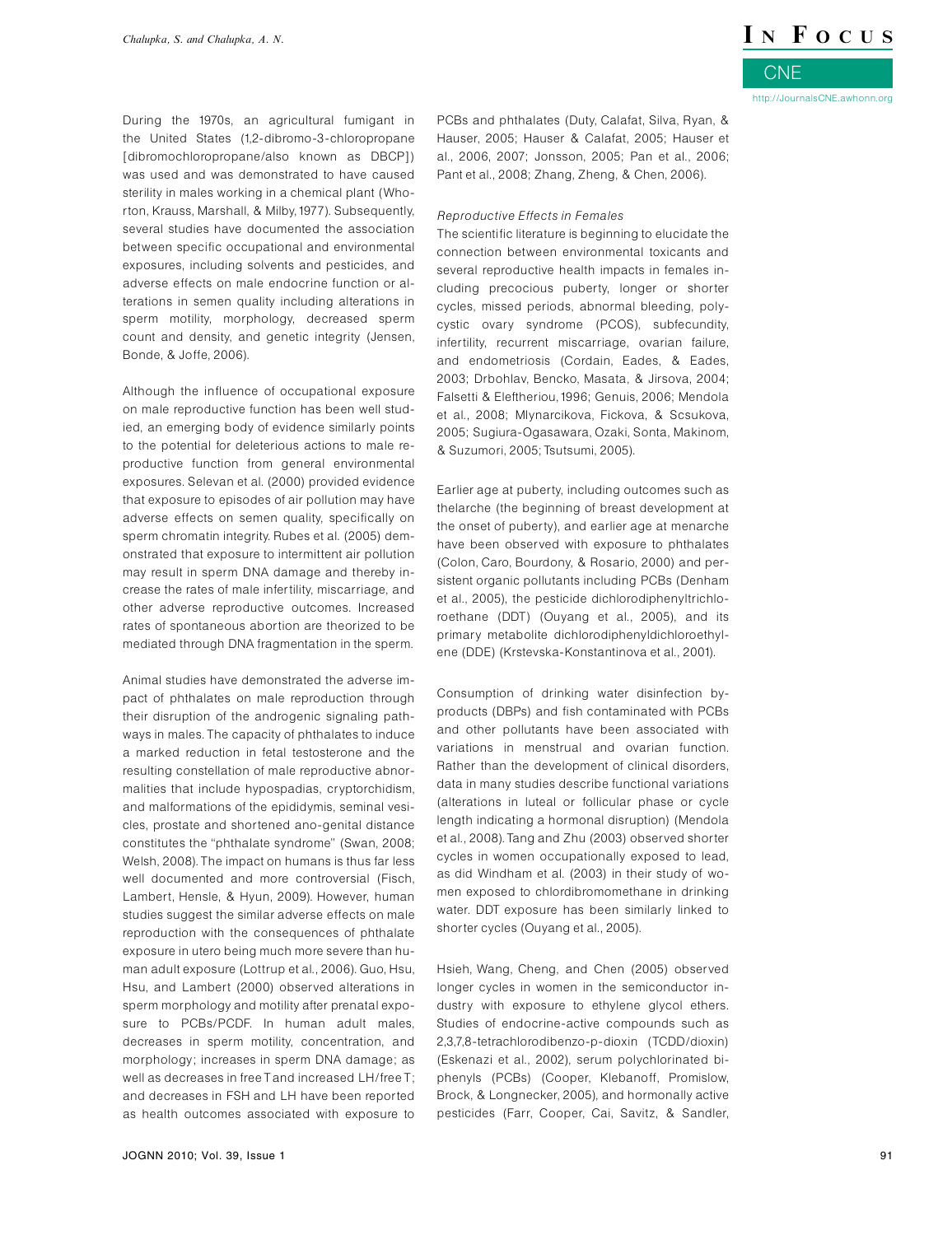http://JournalsCNE.awhonn.org

**CNF** 

2004) have also found evidence of longer cycles. In addition Windham et al. (2003), Farr et al., and Cooper et al. also found evidence of abnormal bleeding and missed periods.

Although the etiology of endometriosis is unknown, the most widely accepted theory has been that it results from the retrograde menstruation into the peritoneum of endometrial cells. Given that retrograde menstruation occurs in 90% of women whereas the actual prevalence of endometriosis is much lower (5-10%), others factors are almost certainly contributing to the development of the condition (Anger & Foster, 2008). The potential of environmental toxicants to trigger the development of endometriosis is suggested by the results of laboratory and population-based studies. Koninckx, Braet, Kennedy, and Barlow (1994) observed that Belgian women, who have the world's highest incidence of endometriosis, also had extremely high levels of dioxin (a known disruptor of estrogen metabolism) in their breast milk. Although some subsequent studies of dioxin levels comparing women with endometriosis and those without endometriosis have not supported this association and have not been consistent with Eskenazi et al. (2002), others have found increased risk (Bruner-Tran, Yeaman, Crispens, Igarashi, & Osteen, 2008; Buck-Louis, Schisterman, Dukic, & Shieve, 2005; Porpora et al., 2006; Quaranta et al., 2006; Reddy et al., 2006; Shi et al., 2006). Meat, fish, and dairy

products are the major source  $(>90\%)$  of human exposure to dioxins. Other pathways of exposure for the general population include inhalation of dioxins from municipal, medical, and industrial waste incinerators or other combustion processes and drinking water. Dioxin has been found in plastic packaging, clothes dryer lint, vacuum cleaner dust, room and car air filters, furnace filter dust, and bleached paper products (Department of Health and Human Services, 2005).

## Role of Women's Health, Obstetric, and Neonatal Nurses

Women's health, obstetric, and neonatal nurses are challenged to deal with an ever-growing body of knowledge regarding the impact of environmental and occupational influences on reproductive health. Nurses need to be well informed about sources and effects of exposures in the environment and the workplace during periconceptional, prenatal, and critical windows of susceptibility in fetal and child development. Women's health, obstetric, and neonatal nurses are uniquely positioned to identify at-risk patients and to educate women about the impact of chemical toxicants on reproductive health and help empower women to take precautionary action to protect themselves and their children (see Table 2). Nurses can play a critical role in reproductive health promotion by helping women to sort through very complex and

| Potential Toxicant and Sources          | Selected Potential Health Effects       | Recommended Patient Guidance                 |
|-----------------------------------------|-----------------------------------------|----------------------------------------------|
| Bisphenol A                             | In animal studies BPA acts as a weak    | Eliminate the use of containers that have    |
| The primary route of exposure to BPA is | estrogen and can impact biological      | the $#7$ on the bottom, because some of      |
| through diet as BPA migrates into food  | systems at low doses; low levels of     | these are polycarbonate and might            |
| from containers.                        | exposure to BPA during development      | contain BPA, substituting glass,             |
|                                         | could cause changes in behavior, the    | porcelain, stainless steel, or safer types   |
|                                         | brain, prostate gland, mammary gland,   | of plastics for hot food or liquids, and     |
|                                         | and the age at which the female attains | BPA-free baby bottles; elimination of        |
|                                         | maturity (Della Seta et al., 2006;      | microwaving polycarbonate plastic food       |
|                                         | Durando et al., 2007; Howdeshell,       | containers; and reducing use of canned       |
|                                         | Hotchkiss, Thayer, Vandenbergh, and     | food because BPA containing epoxy            |
|                                         | Vom Saal, 1999; Timms et al., 2005;     | resins are used to coat metal cans.          |
|                                         | Alonso-Magdalena, Morimoto, Ripoll,     | Promote the use of baby bottles made of      |
|                                         | Fuentes, and Nadal, 2006).              | glass, polypropylene, or polyethylene        |
|                                         |                                         | and BPA-free baby products.                  |
| Drinking water hazards                  | Health outcomes are toxin specific.     | If the source of drinking water is a private |
| Private wells may be contaminated by a  | Adverse pregnancy outcomes including    | well, documentation of water quality         |
| wide range of chemicals.                | spontaneous abortion, intrauterine      | should be sought because private wells       |
| Household plumbing materials may        | growth retardation, and                 | are not regulated for water quality by the   |
|                                         |                                         |                                              |

#### Table 2: Anticipatory Guidance for Common Environmental Exposures

92 JOGNN, 39, 84-102; 2010. DOI: 10.1111/j.1552-6909.2009.01091.x http://jognn.awhonn.org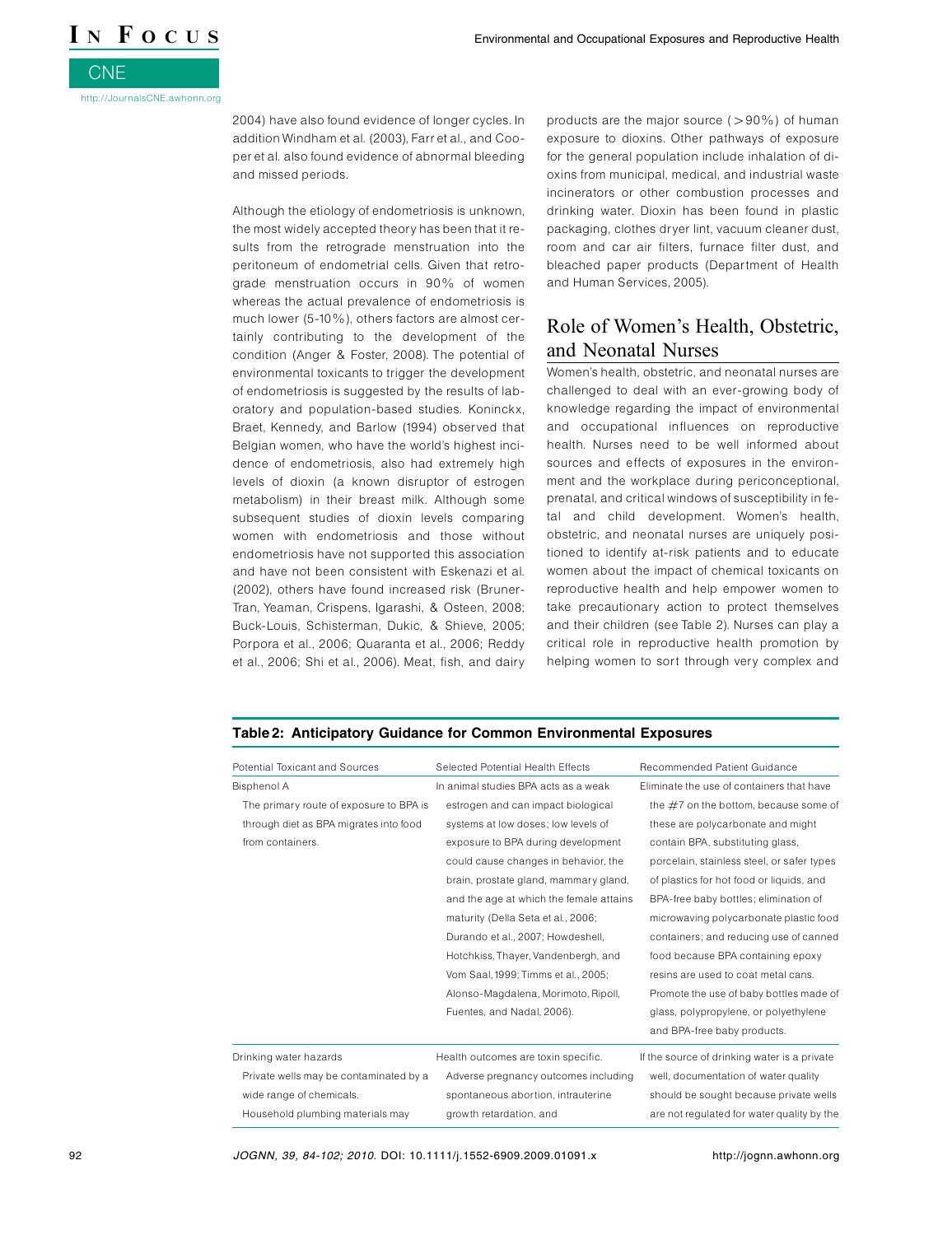

| <b>Potential Toxicant and Sources</b>                                                                                                                                                                                                                                                                                                                                                                                                                | Selected Potential Health Effects                                                                                                                                                                                                                                                                                                                                                                                                                                                                                                                                                                                  | Recommended Patient Guidance                                                                                                                                                                                                                                                                                                                                                                                                                                                                                                                                                                                                                                                                                                                                                                    |
|------------------------------------------------------------------------------------------------------------------------------------------------------------------------------------------------------------------------------------------------------------------------------------------------------------------------------------------------------------------------------------------------------------------------------------------------------|--------------------------------------------------------------------------------------------------------------------------------------------------------------------------------------------------------------------------------------------------------------------------------------------------------------------------------------------------------------------------------------------------------------------------------------------------------------------------------------------------------------------------------------------------------------------------------------------------------------------|-------------------------------------------------------------------------------------------------------------------------------------------------------------------------------------------------------------------------------------------------------------------------------------------------------------------------------------------------------------------------------------------------------------------------------------------------------------------------------------------------------------------------------------------------------------------------------------------------------------------------------------------------------------------------------------------------------------------------------------------------------------------------------------------------|
| contain lead and municipal water may<br>use lead service lines.                                                                                                                                                                                                                                                                                                                                                                                      | methemoglobinemia have been<br>attributed to contaminated well water<br>(see also lead in this table) (Chalupka,<br>2005b)                                                                                                                                                                                                                                                                                                                                                                                                                                                                                         | EPA. All households served by private<br>well must take special precautions to<br>ensure the protection of drinking water.<br>This includes pumping and inspection of<br>septic systems at intervals<br>recommended by the local health<br>department and never disposing of<br>hazardous materials in septic systems.<br>All wells should be tested annually for pH<br>levels, coliform bacteria such as E. coli,<br>nitrates, total dissolved solids, and any<br>contaminants of concern locally. Water<br>testing should always be performed by<br>the local health department or a state<br>certified laboratory, not by commercial<br>vendors of water filtration systems.<br>Water testing guidance available at<br>http://www.epa.gov/safewater/faq/<br>pdfs/fs.home<br>watertesting.pdf |
| Household exposures<br>Residential activities including<br>pesticide/herbicide application,<br>hobbies using solvents (e.g., oil-based<br>paints), paint-stripping agents (see also<br>lead in this table).                                                                                                                                                                                                                                          | Pesticides: altered cyclicity with<br>organochlorine exposure, shortening<br>menstrual cycle with hormonally active<br>nonorganochlorine pesticides resulting<br>in increased odds of missed periods,<br>intermenstrual bleeding, and long<br>cycles (Crain et al., 2008) and Misc.<br>paint-stripping agents: many contain<br>methylene chloride, which metabolizes<br>to carbon monoxide and can be<br>toxic to the fetus.<br>Solvents: menstrual disorders, including<br>menorrhagia, dysmenorhea (Reutman<br>and LeMasters, 2007).                                                                             | Application of any of these products<br>should be avoided by the preconception<br>patient as well as during pregnancy.                                                                                                                                                                                                                                                                                                                                                                                                                                                                                                                                                                                                                                                                          |
| Lead<br>Commonly found in lead-based paint,<br>occupational settings, and<br>contaminated soil. Lead exposure may<br>also occur through hobbies (e.g.,<br>stained glass, jewelry making), use of<br>dishes and pottery with lead glaze,<br>occupational exposure, cosmetics from<br>outside of the United States, cultural use<br>of lead (e.g., azarcon, greta, bali goli,<br>ghasard) and household plumbing<br>materials and water service lines. | Known neurotoxin, especially for<br>vulnerable populations such as young<br>children and the fetus.<br>Exposures, even early in pregnancy can<br>pose a risk to the fetus. Lead levels of<br>10-15 g/dL may lead to central nervous<br>system (CNS) damage; hydroceles; skin<br>tags; hemangiomas, lymphangiomas,<br>and undescended testicles in males;<br>miscarriage; and stillbirth. Adverse<br>effects of elevated maternal blood lead<br>levels (BLLs) during pregnancy include<br>spontaneous abortion, intrauterine fetal<br>demise, premature delivery, intrauterine<br>growth restriction, and postnatal | Education about the risk to unborn child<br>and ways to eliminate the potential for<br>exposure to lead including precautions<br>to take regarding lead sources including<br>potential occupational risks, during<br>home renovation is recommended and<br>information about minimizing/<br>eliminating exposure to lead in<br>household water supplies to improve<br>perinatal outcomes. Use cold water for<br>drinking, cooking, and preparing<br>formula. Lead and other unsafe<br>substances can build up in hot water<br>heaters. If the water has not been turned<br>on for 6 or more hours, let it run for a<br>minute or more before using to make                                                                                                                                      |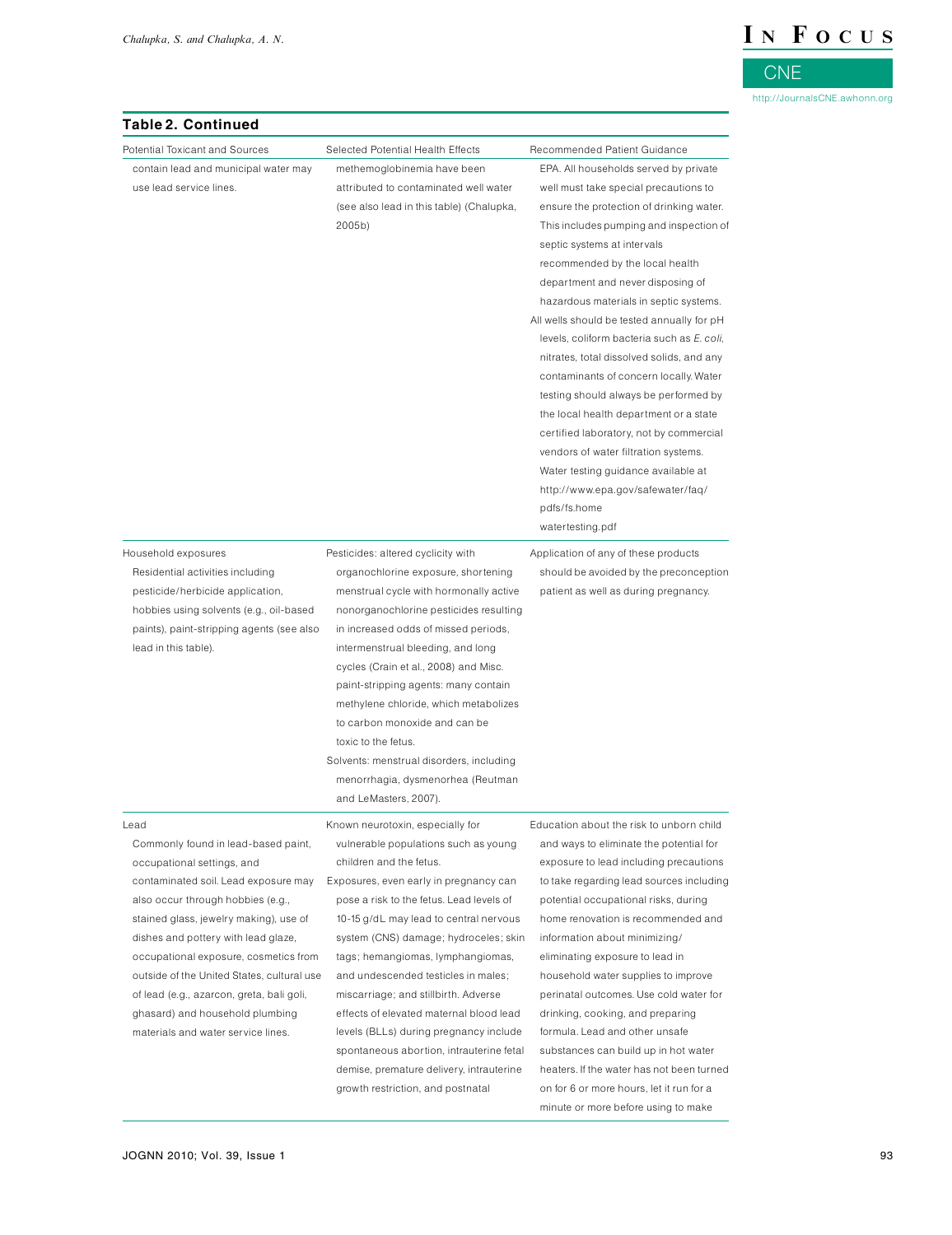

http://JournalsCNE.awhonn.org

| <b>Table 2. Continued</b>                                                                                                                                                                                                                                                                                              |                                                                                                                                                                                                                                                                                                                                                                                                                                                                                                                                                                                                                                                  |                                                                                                                                                                                                                                                                                                                                                                                                                                                                                                                                                                                                                                                                                                                                                                                                                                                                                                                                                                                                         |
|------------------------------------------------------------------------------------------------------------------------------------------------------------------------------------------------------------------------------------------------------------------------------------------------------------------------|--------------------------------------------------------------------------------------------------------------------------------------------------------------------------------------------------------------------------------------------------------------------------------------------------------------------------------------------------------------------------------------------------------------------------------------------------------------------------------------------------------------------------------------------------------------------------------------------------------------------------------------------------|---------------------------------------------------------------------------------------------------------------------------------------------------------------------------------------------------------------------------------------------------------------------------------------------------------------------------------------------------------------------------------------------------------------------------------------------------------------------------------------------------------------------------------------------------------------------------------------------------------------------------------------------------------------------------------------------------------------------------------------------------------------------------------------------------------------------------------------------------------------------------------------------------------------------------------------------------------------------------------------------------------|
| Potential Toxicant and Sources                                                                                                                                                                                                                                                                                         | Selected Potential Health Effects<br>neurologic sequella (McDiarmid et al.,<br>2008).                                                                                                                                                                                                                                                                                                                                                                                                                                                                                                                                                            | Recommended Patient Guidance<br>formula or baby foods. This will help<br>prevent exposure to lead and other<br>pollutants that may be in the water or the<br>pipes.<br>Provide information about potential health<br>effects of lead to women who use it for<br>cultural/cultural practices.                                                                                                                                                                                                                                                                                                                                                                                                                                                                                                                                                                                                                                                                                                            |
| Mercury<br>Fish containing<br>methylmercury<br>Cultural/spiritual/ritual use of<br>mercury for example, azogue                                                                                                                                                                                                         | Well-established human neurotoxin with<br>the developing fetus is most sensitive to<br>its adverse effects.                                                                                                                                                                                                                                                                                                                                                                                                                                                                                                                                      | Women of childbearing age who may<br>become pregnant should avoid eating<br>shark, swordfish, king mackerel, and tile<br>fish. Other fish consumption (e.g., tuna)<br>should also be limited but is allowed in<br>up to two meals of 3 ounces each per<br>week.<br>Consult individual state government<br>agencies issue fish advisories and bans<br>relating to mercury concentration in<br>locally caught fish. (Maternal diet may<br>be supplemented with essential fatty<br>acids from non-seafood sources.)<br>Note: The IOM recommendations are<br>slightly more conservative with<br>recommendations for pregnant women,<br>those who could become pregnant, and<br>those breastfeeding, stating that a<br>"reasonable intake" of fish with lesser<br>mercury content is two meals weekly<br>of 3 ounces each (typical can of tuna<br>contains 7 ounces).<br>Provide information about potential<br>adverse health effects of mercury to<br>women who use it for cultural/cultural<br>practices. |
| Phthalates<br>Used in soft, flexible plastics, polyvinyl<br>chloride (PVC) products, and are found<br>in many consumer products (including<br>shampoos and cosmetics), medical<br>devices, flooring, and a variety of<br>personal care products (such as some,<br>hair polish, hairspray, shampoos, and<br>cosmetics). | Animal studies: disruption of the andro-<br>genic signaling pathways in males<br>resulting in a marked reduction in fetal-<br>testosterone and the resulting<br>constellation of male reproductive<br>abnormalities which include<br>hypospadias, cryptorchidism, and<br>malformations of the epididymis,<br>seminal vesicles, prostate and<br>shortened AGD (Swan, 2008; Welsh,<br>2008).<br>Human studies: suggest similar adverse<br>effects on male reproduction and also<br>include observed alterations in sperm<br>morphology and motility (Guo et al.,<br>2000) after prenatal exposure to PCBs/<br>PCDF In human adult males, decreased | Eliminate the use of PVC or vinyl<br>containing plastics $(\#3)$ as food or<br>beverage containers, particularly when<br>microwaving. Use safe alternatives such<br>as glass or polyethylene plastic (symbol<br>$#1$ ). Do not place plastics in the<br>dishwasher. Avoid microwaving or<br>heating plastic cling wraps. Promote the<br>use of baby products with labels that say<br>they don't contain phthalates.<br>Opt for products labeled" phthalate free"<br>and "fragrance-free" (not unscented)<br>products whenever possible.<br>"Unscented" may mean that the<br>manufacturer has simply added a<br>fragrance to mask the original odor.                                                                                                                                                                                                                                                                                                                                                     |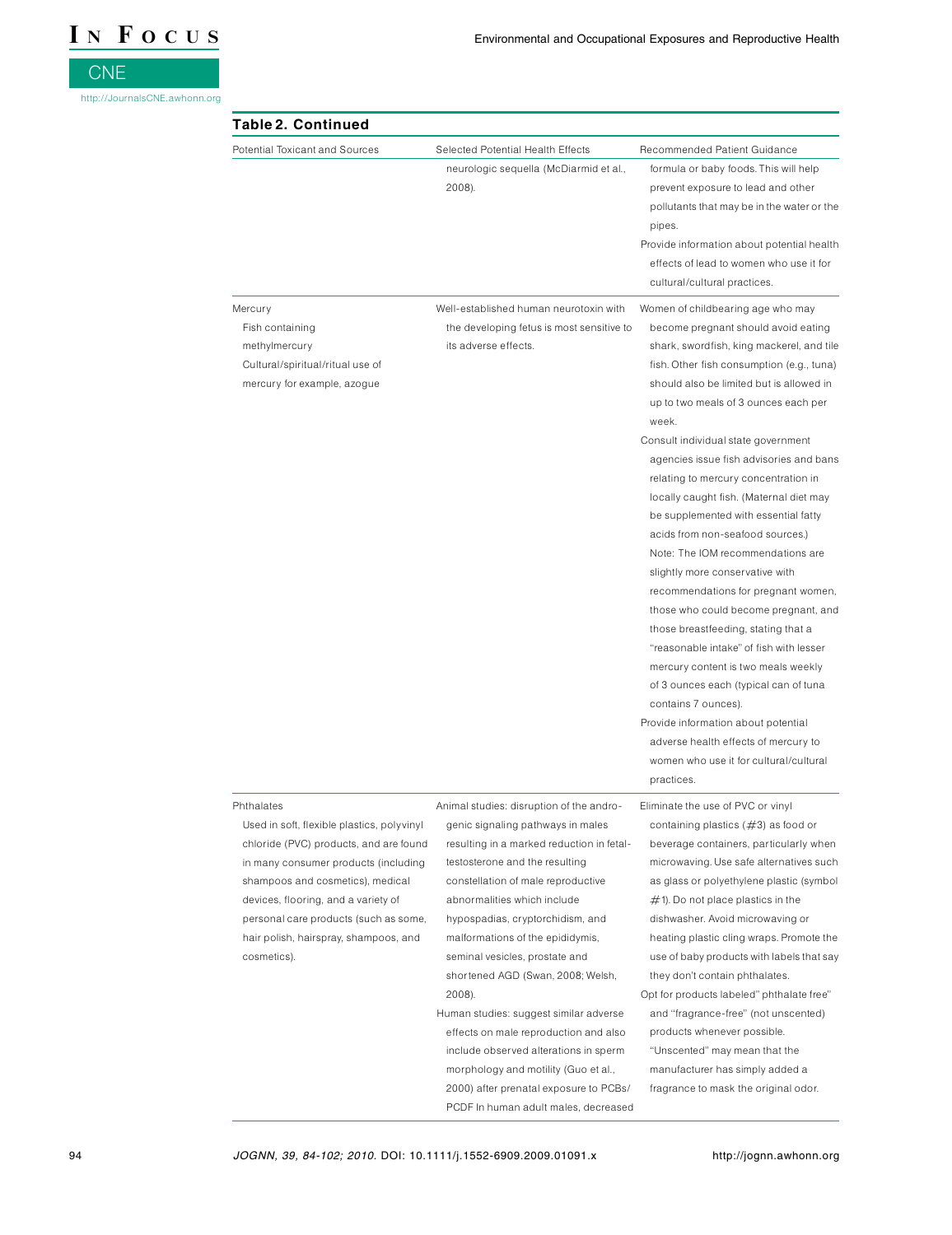## Table 2. Continued



| Potential Toxicant and Sources | Selected Potential Health Effects         | <b>Recommended Patient Guidance</b> |
|--------------------------------|-------------------------------------------|-------------------------------------|
|                                | sperm motility, concentration, and        |                                     |
|                                | morphology, increased sperm DNA           |                                     |
|                                | damage, as well as decreased free Tand    |                                     |
|                                | increased LH/free T, decreased FSH        |                                     |
|                                | and LH have been reported as health       |                                     |
|                                | outcomes associated with exposure to      |                                     |
|                                | PCBs and phthalates in adults (Duty       |                                     |
|                                | et al., 2005; Hauser & Calafat, 2005;     |                                     |
|                                | Hauser et al., 2006; Hauser et al., 2007; |                                     |
|                                | Jonsson, 2005; Pan et al., 2006; Pant     |                                     |
|                                | et al., 2008; Zhang et al., 2006).        |                                     |
|                                |                                           |                                     |

technical information about reproductive health risks and offering practical and easy-to-understand guidance. This important opportunity for health promotion and prevention has the potential to prevent adverse outcomes of pregnancy that carry a lifelong burden.

Efforts to prevent adverse pregnancy outcomes can begin with a discussion of environmental hazards during preconception counseling. Educating couples and pregnant women about the preventable environmental exposures that contribute to adverse reproductive outcomes is critical to health promotion efforts. Strategies that patients can use to minimize exposure to occupational or environmental reproductive hazards include assisting patients to identify potentially hazardous exposures at work and at home and providing them with appropriate guidance and assistance in helping them in the selection of safer products (see Table 2).

Many environmental exposures are easily prevented or mitigated. The nurse can provide valuable information about preventing household exposures to solvents (e.g., metal cleaner, furniture strippers, non-latex-based paint) and pesticides, herbicides, and rodenticides that are generally the most common chemical toxicant in the home. The nurse should also discourage hobbies and activities that expose the patient to heavy metals including ceramics, painting, stained glass making (lead solder), and cultural/ritual use of mercury and lead. Similarly, the patient should be advised that home renovations may pose a risk as activities like paint stripping, using either chemicals or heat, make it possible to inhale old lead paint that may have been used previously on the home interior.

Even some nonlatex paints are solvent based and can pose a hazard as can many commercial paint strippers that contain dichloromethane which poses a particular threat to the fetus (McDiarmid & Gehle, 2006). Many excellent resources for providers to use in patient counseling are available from organizations including the March of Dimes ([http://](http://www.marchofdimes.com) [www.marchofdimes.com\), Physicians for Social](http://www.marchofdimes.com) [Responsibility \(http://www.psr.org\), the Endocrine](http://www.psr.org) [Disruption Exchange \(http://www.endocrinedisrup](http://www.endocrinedisruption.com) [tion.com\), the Natural Resources Defense Council](http://www.endocrinedisruption.com) [\(http://www.nrdc.org\), and the Environmental](http://www.nrdc.org) [Working Group \(http://www.ewg.org\).](http://www.ewg.org)

Although the American College of Obstetrics and Gynecology (ACOG) Ante Partum Record already includes environmental history questions about smoking and alcohol use, a much more broad assessment of the home, work, and community environment is required for effective health promotion and prevention efforts (McDiarmid, Gardiner, & Jack, 2008).To prevent or minimize adverse reproductive consequences, the nurse can base anticipatory guidance, health promotion, and prevention activities on a thorough assessment of exposures in the home, community, and workplace to identify potentially harmful exposures (see Figure 1). The Environmental and Occupational Health History Profile (Figure 1) can be used in preconception counseling and at antepartum visits to better understand and prevent significant environmental and occupational exposures.

Because 50% of all pregnancies are unplanned, appropriate protective measures should be in place to ensure the reproductive health of all workers (Reutman & LeMasters, 2007). Unfortunately, that is not always the case. Many chemicals with welldocumented reproductive or developmental effects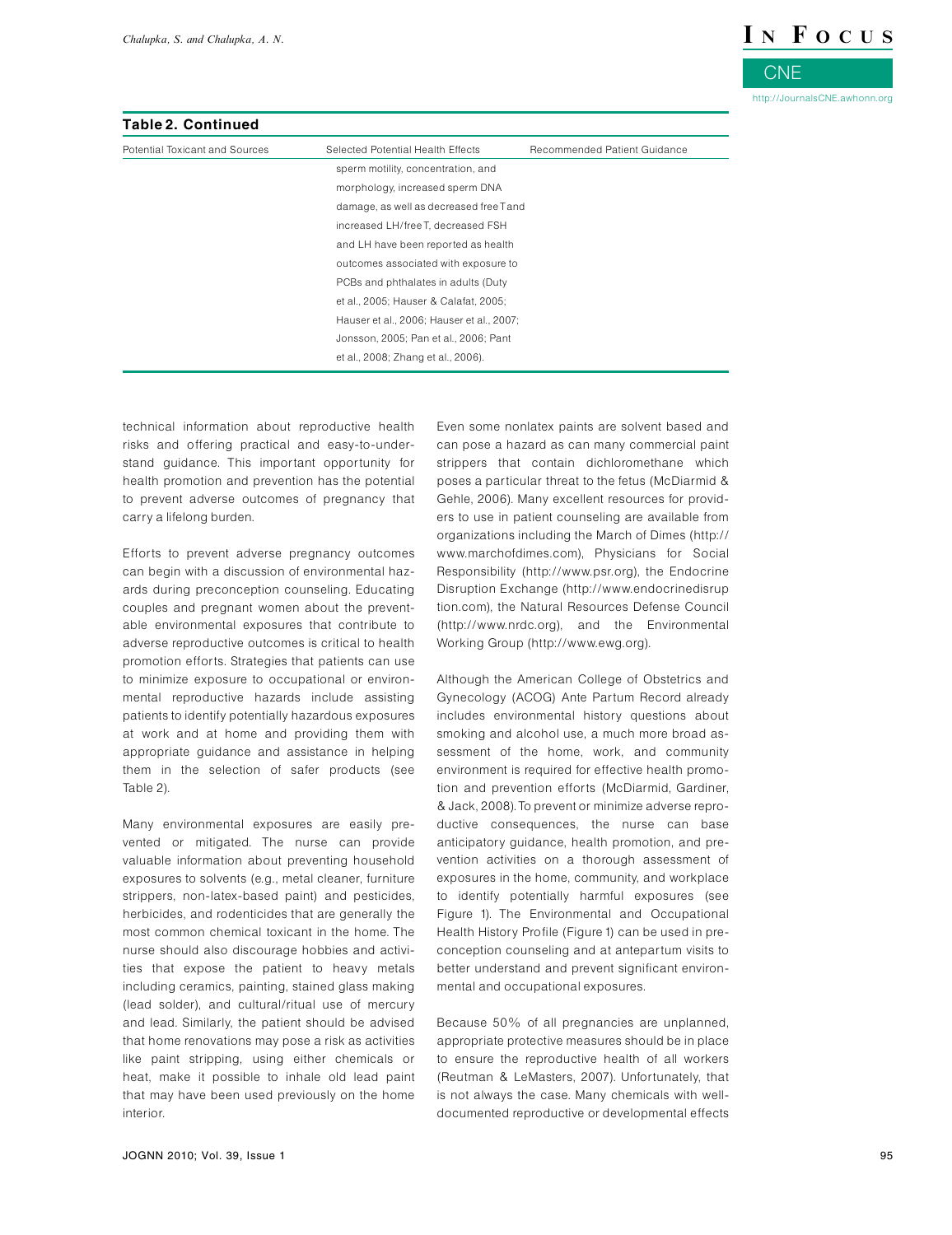**CNF** 

| http://JournalsCNE.awhonn.org |
|-------------------------------|
|-------------------------------|

| Please help us to understand your home and work environment so that we can provide better reproductive<br>care to you. Please check the appropriate boxes below. |                                                                 |                                                    |                                                                                     |  |
|------------------------------------------------------------------------------------------------------------------------------------------------------------------|-----------------------------------------------------------------|----------------------------------------------------|-------------------------------------------------------------------------------------|--|
|                                                                                                                                                                  |                                                                 | <b>Present Work</b>                                |                                                                                     |  |
| Please tell us where you work.                                                                                                                                   |                                                                 |                                                    |                                                                                     |  |
| $\Box$ Agriculture                                                                                                                                               |                                                                 | $\Box$ Metalworking                                |                                                                                     |  |
| Beauty Salon/Nail Salon                                                                                                                                          |                                                                 | $\Box$ Mining                                      |                                                                                     |  |
| □ Construction                                                                                                                                                   |                                                                 | □ Office/Clerical                                  |                                                                                     |  |
| $\Box$ Dry Cleaning                                                                                                                                              |                                                                 | $\Box$ Printing                                    |                                                                                     |  |
| □ Education                                                                                                                                                      |                                                                 |                                                    | □ Pharmaceutical Manufacture/Compounding                                            |  |
| □ Health Care                                                                                                                                                    |                                                                 | □ Public Safety (Police/Fire/EMS)                  |                                                                                     |  |
| $\Box$ Hospitality (hotels, restaurants)<br>□ Hazardous Waste                                                                                                    |                                                                 | □ Veterinary Care<br>$\Box$ Other, please specify  |                                                                                     |  |
| Please explain your job to us                                                                                                                                    |                                                                 |                                                    |                                                                                     |  |
|                                                                                                                                                                  | <b>Potential Workplace Exposures</b>                            |                                                    |                                                                                     |  |
| In your work are you exposed to any of the following?                                                                                                            |                                                                 |                                                    |                                                                                     |  |
| <b>Biological Agents</b>                                                                                                                                         |                                                                 |                                                    | <b>Physical/Psychological Conditions</b>                                            |  |
| □ Animal dander                                                                                                                                                  |                                                                 | High Demand/Low Control                            |                                                                                     |  |
| □ Bacteria                                                                                                                                                       |                                                                 | $\Box$ Prolonged standing/lifting                  |                                                                                     |  |
| □ Enzymes/Proteins                                                                                                                                               |                                                                 | $\Box$ Rotating shift work                         |                                                                                     |  |
| $\Box$ Endotoxin                                                                                                                                                 |                                                                 |                                                    | □ Strenuous work/Musculoskeletal Strain                                             |  |
| $\Box$ Fungi                                                                                                                                                     |                                                                 | $\Box$ Other, please specify:                      |                                                                                     |  |
| Protozoa                                                                                                                                                         |                                                                 |                                                    |                                                                                     |  |
| $\Box$ Viruses                                                                                                                                                   |                                                                 |                                                    |                                                                                     |  |
| $\Box$ Other, please specify                                                                                                                                     |                                                                 |                                                    |                                                                                     |  |
| <b>Physical Agents</b>                                                                                                                                           |                                                                 |                                                    | <b>Chemical Agents</b>                                                              |  |
| $\Box$ Cold                                                                                                                                                      |                                                                 | □ Chemotherapeutic agents/pharmaceuticals          |                                                                                     |  |
| □ Heat                                                                                                                                                           |                                                                 | □ Inorganic chemical                               |                                                                                     |  |
| $\Box$ Ionizing radiation (e.g., x-rays)                                                                                                                         |                                                                 | $\Box$ Metals                                      |                                                                                     |  |
| □ Lasers                                                                                                                                                         |                                                                 | $\Box$ arsenic $\Box$ lead<br>$\Box$ mercury       |                                                                                     |  |
| $\Box$ Loud noise<br>$\Box$ Non-ionizing radiation                                                                                                               |                                                                 | $\Box$ cadmium $\Box$ beryllium $\Box$ chromium    |                                                                                     |  |
| $\Box$ RF radiation/microwave                                                                                                                                    |                                                                 | $\Box$ Other, please specify                       |                                                                                     |  |
| $\Box$ Infrared radiation                                                                                                                                        |                                                                 | $\Box$ Nanoparticles<br>Organic Solvents and Fuels |                                                                                     |  |
| $\Box$ UV radiation (e.g., welding, photochemical processing)                                                                                                    |                                                                 | □ Pesticides/herbicides                            |                                                                                     |  |
| $\Box$ Vibration                                                                                                                                                 |                                                                 | Oil and Petroleum                                  |                                                                                     |  |
| $\Box$ Other, please specify                                                                                                                                     |                                                                 | $\Box$ Other, please specify:                      |                                                                                     |  |
|                                                                                                                                                                  |                                                                 |                                                    |                                                                                     |  |
|                                                                                                                                                                  |                                                                 | <b>Environmental History</b>                       |                                                                                     |  |
| Home                                                                                                                                                             | Neighborhood                                                    |                                                    | Hobbies/Activities                                                                  |  |
| When was your home built?<br>What type of heating do you have?                                                                                                   | Do you have any environmental<br>concerns in your neighborhood? |                                                    | What activities or hobbies do you and your<br>family engage in?                     |  |
| Have you recently remodeled your home?                                                                                                                           | What type of industry or farm is near<br>your home?             |                                                    | Do you burn, melt, solder any products?<br>Do you use pesticides/herbicides in your |  |
| What chemicals are stored on your                                                                                                                                | Do you live near a hazardous waste                              |                                                    | home or yard?                                                                       |  |
| property?<br>Where does your drinking water come                                                                                                                 | site?                                                           |                                                    | Do you eat what you catch or grow?<br>Do you use any alternative healing or         |  |
| from?                                                                                                                                                            |                                                                 |                                                    | cultural practices involving lead or                                                |  |
| If you have a well for drinking water, do                                                                                                                        |                                                                 |                                                    | mercury?                                                                            |  |
| you have it tested annually? If so for                                                                                                                           |                                                                 |                                                    |                                                                                     |  |
| what?                                                                                                                                                            |                                                                 |                                                    |                                                                                     |  |
| Instructions for use by the nurse: All questions answered in the affirmative should be followed up with                                                          |                                                                 |                                                    |                                                                                     |  |
| questions to elicit specific information to quantify exposure. Quantitative information should include                                                           |                                                                 |                                                    |                                                                                     |  |
| route of exposure (inhalation, dermal, ingestion), timing (relation of exposure to critical time windows),                                                       |                                                                 |                                                    |                                                                                     |  |
| duration (of exposure; hours in work shift), and frequency (of exposure per shift/per week).                                                                     |                                                                 |                                                    |                                                                                     |  |
|                                                                                                                                                                  |                                                                 |                                                    |                                                                                     |  |

Figure 1. Environmental and occupational health history profile.

are in regular commercial use and thus pose a risk to women before pregnancy (McDiarmid et al., 2008). Health outcomes are dependant on the toxicant encountered in the workplace. For example, dry cleaning work with exposure to solvents is associated with menstrual disorders including menorrhagia and dysmenorhea, conception delays are found in partners of male greenhouse workers, and increased rates of aneuploidy (error in cell division that results in the "daughter" cells having the wrong number of chromosomes) is found in the sperm of organophosphate pesticide workers (Reutman & LeMasters). The nurse should elicit the specifics of the patient's employment setting, including the tasks performed, chemicals handled (e.g., metals and solvents), and potential exposures in the workplace. This more complete understanding of the potential hazards present in the patients work is necessary for the nurse to provide comprehensive patient counseling regarding appropriate measures to protect the reproductive health of the patient (see Figure 1).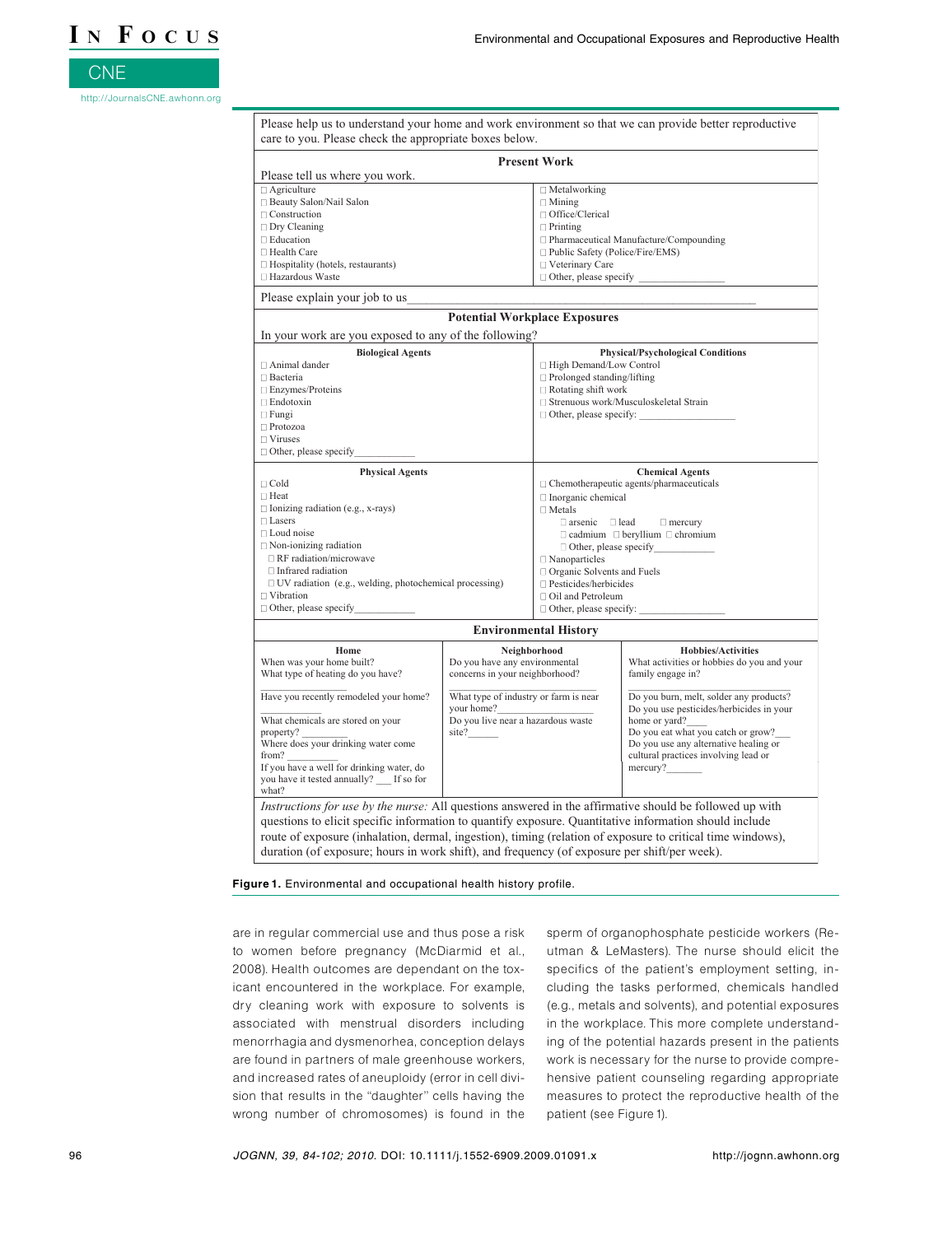The nurse should also counsel the patient that in the occupational setting employees have the right to request copies and read the Material Safety Data Sheets (MSDS) for any products to which they may be exposed. However, it is important to note that MSDSs frequently have inadequate information about reproductive or developmental toxicity. The patient should be counseled to use the occupational health nurse as a resource for protecting reproductive health as reproductive safety in the workplace may necessitate the use of engineering controls or PPE to reduce or eliminate exposure. Work areas with potential occupational exposures should be well ventilated with proper control of chemical vapors or other toxicants. If exposures cannot be controlled or eliminated, the patient should be transferred to a different job without the same risks of exposure. Whenever dermal contact with chemicals occurs the area should be thoroughly washed as soon as possible (Reutman & LeMasters, 2007). Patients should also be counseled about avoiding "take-home toxins" that result from the unwise, unknowing transfer of toxicants from the workplace that may result in contamination of the home via soiled clothes, shoes, or other items.

Some environmental or occupational exposures can be extremely complex and may require highly specialized expertise. The national network of Pediatric Environmental Health Specialty Units (PEHSUs) is a valuable resource to those providing care to women and children. PEHSUs ([http://aoec.](http://aoec.org/PEHSU/index.html) [org/PEHSU/index.html\) represent a collaborative](http://aoec.org/PEHSU/index.html) effort of the U.S. Environmental Protection Agency, [Agency for Toxic Substances and Disease Registry,](http://aoec.org/PEHSU/index.html) [and the Association of Occupational Environmen](http://aoec.org/PEHSU/index.html)[tal Health Clinics. The PEHSUs provide a network](http://aoec.org/PEHSU/index.html) [of experts for consultation and referral in pediatrics,](http://aoec.org/PEHSU/index.html) [allergy/immunology, neurodevelopment, toxicol](http://aoec.org/PEHSU/index.html)[ogy, occupational and environmental medicine,](http://aoec.org/PEHSU/index.html) [and nursing. They were created to ensure that com](http://aoec.org/PEHSU/index.html)[munities have access to, usually at no cost,](http://aoec.org/PEHSU/index.html) [specialized medical expertise and resources for](http://aoec.org/PEHSU/index.html) [children faced with a health risk due to a natural or](http://aoec.org/PEHSU/index.html) [human-made environmental hazard.](http://aoec.org/PEHSU/index.html)

## Conclusion

The protection of women and their children against environmental toxins is a major challenge in the 21st century. Although hundreds of new chemicals are developed every year and are released into the environment, most are untested for their ability to cause reproductive and developmental effects. Clearly the current chemical testing standards do



not provide adequate health protection. Women's health, obstetric, and neonatal nurses, as trusted providers of care, have a special opportunity and responsibility to advocate for policies that will protect the health of women and their children now and in the future.

## Acknowledgment

The authors thank Susan Ludwig, BS, RN and Paola Claude, BS, RN for research assistance.

#### **REFERENCES**

- Abell, A., Juul, S., & Bonde, J. P. (2000). Time to pregnancy among female greenhouse workers. Scandinavian Journal of Work, Environment and Health, 26(2), 131-136.
- Adinolfi, M. (1985). The development of the human blood-CSF-brain barrier. Developmental Medicine and Child Neurology, 27(4), 532-537.
- Agency for Toxic Substances and Disease Registry. (2002) Pediatric environmental health the child as susceptible host: A developmental approach to pediatric environmental medicine. Retrieved from <http://www.atsdr.cdc.gov/csem/pediatric/susceptible.html>
- Agency for Toxic Substances and Disease Registry. (2007). Tox FAQs™ for Polychlorinated Biphenyls (PCBs). Available at [http://www.at](http://www.atsdr.cdc.gov/tfacts17.html) [sdr.cdc.gov/tfacts17.html](http://www.atsdr.cdc.gov/tfacts17.html)
- Alonso-Magdalena, P., Morimoto, S., Ripoll, C., Fuentes, E., & Nadal, A. (2006). The estrogenic effect of bisphenol A disrupts pancreatic beta-cell function in vivo and induces insulin resistance. Environmental Health Perspectives, 114,106-112.
- Andersen, H. R., Nielsen, J. B., & Grandjean, P. (2000). Toxicologic evidence of developmental neurotoxicity of environmental chemicals. Toxicology, 144(1), 121-127.
- Anderson, J. E., Farr, S. L., Jamieson, D. J., Warner, L., & Macaluso, M. (2008). Infertility services reported by men in the United States: National survey data. Fertility and Sterility, 91(6), 2466-2470. doi:[10.1016/j.fertnstert.2008.03.022.](10.1016/j.fertnstert.2008.03.022)
- Anderson, L. M., Diwan, B. A., Fear, N. T., & Roman, E. (2000). Critical windows of exposure for children's health: Cancer in human epidemiological studies and neoplasms in experimental animal models. Environmental Health Perspectives., 108(Suppl. 3), 573 - 594.
- Anger, D., & Foster, W. (2008). The link between environmental toxicant exposure and endometriosis. Frontiers in Bioscience, 13,1578-1592.
- Apelberg, B. J., Witter, F. R., Herbstman, J. B., Calafat, A. M., Halden, R. U., Needham, L. L., et al. (2007). Cord serum concentrations of per fluorooctane sulfonate (PFOS) and perfluorooctanoate (PFOA) in relation to weight and size at birth. Environmental Health Perspectives, 115(11), 1670-1676.
- Bell, M., Ebisu, K., & Belanger, K. (2007). Ambient air pollution and low birth weight in Connecticut and Massachusetts. Environmental Health Perspectives, 115(7), 1118-1124.
- Bruner-Tran, K.,Yeaman, G., Crispens, M., Igarashi,T., & Osteen, K. (2008). Dioxin may promote inflammation-related development of endometriosis. Fertility and Sterility, 89(5, Suppl. 1), 1287-1298.
- Buck-Louis, G. M., Schisterman, E. F., Dukic, V. M., & Shieve, L. A. (2005). Research hurdles complicating the analysis of infertility treatment and child health. Human Reproduction, 20(1), 12-18.
- Calafat, A. M., Wong, L. Y., Kuklenyik, Z., Reidy, J. A., & Needham, L. L. (2007). Poly£uoroalkyl chemicals in the U.S. population: Data from the National Health and Nutrition Examination Survey (NHANES) 2003-2004 and comparisons to NHANES 1999-2000. Environmental Health Perspectives, 115(11), 1596 -1602.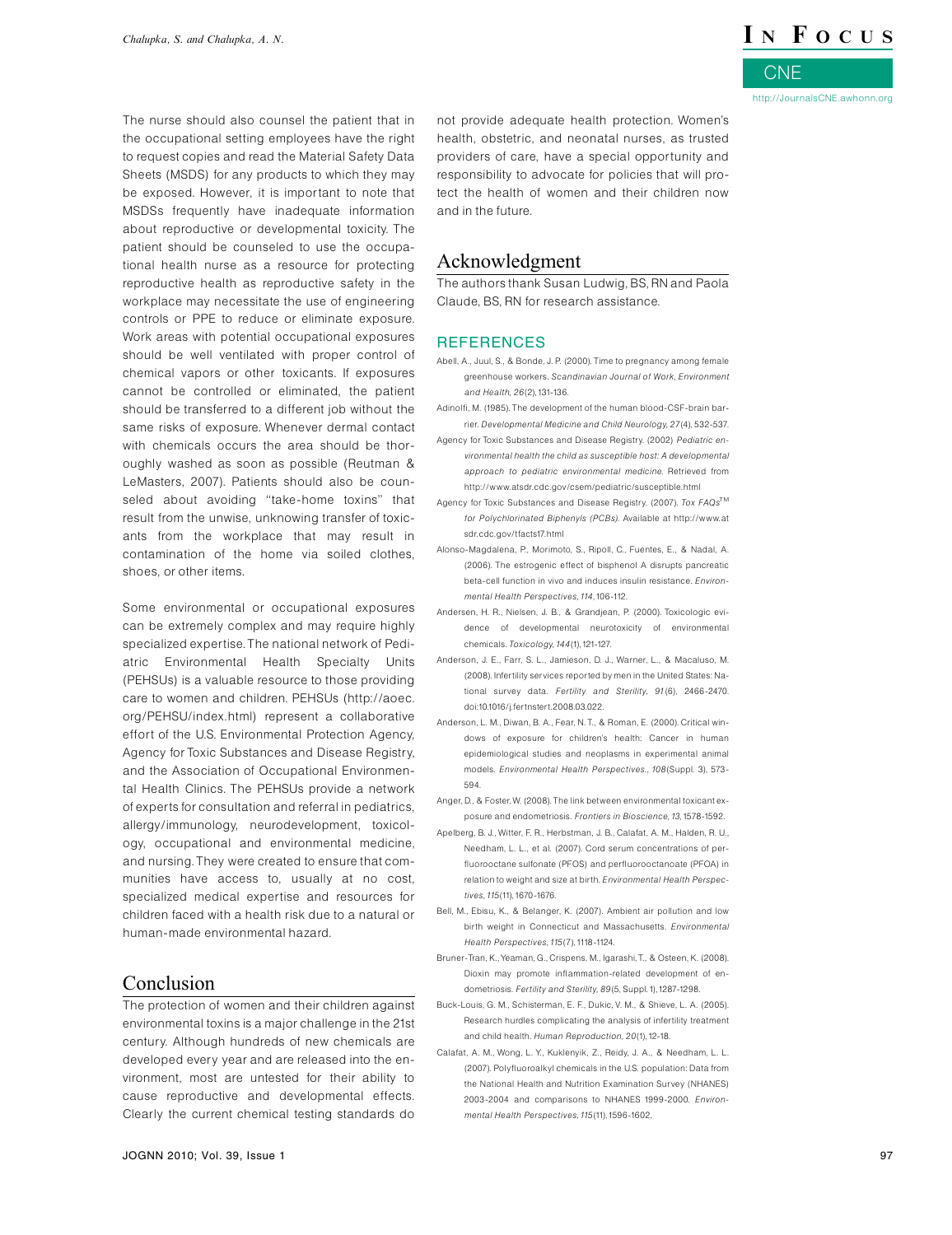**CN<sub>E</sub>** 

http://JournalsCNE.awhonn.org

- Centers for Disease Control and Prevention. (2009). Assisted Reproductive Technology. Retrieved from [http://www.cdc.gov/ART](http://www.cdc.gov/ART.3d)
- Chalupka, S. M. (2005a). Environmental health: An opportunity for health promotion and disease prevention. Journal of the American Association of Occupational Health Nursing, 53(1), 13 -30.
- Chalupka, S. M. (2005b). Tainted water on tap: What to tell patients about preventing illness from drinking water. American Journal of Nurs $in \alpha$ , 105(11), 40-52.
- Choi, H., Jedrychowski, W., & Spengler, J. (2006). International studies of prenatal exposure to polycyclic aromatic hydrocarbons and fetal growth. Environmental Health Perspectives, 114(11), 1744-1750.
- Colon, I., Caro, D., Bourdony, C. J., & Rosario, O. (2000). Identification of phthalate esters in the serum of young Puerto Rican girls with premature breast development. Environmental Health Perspectives, 108(9), 895-900.
- Cooper, G. S., Klebanoff, M.A, Promislow, J., Brock, J. W., & Longnecker, M. P. (2005). Polychlorinated biphenyls and menstrual cycle characteristics. Epidemiology, 16(2), 191-200.
- Cordain, L., Eades, M. R., & Eades, M. D. (2003). Hyperinsulinemic diseases of civilization: More than just Syndrome X. Comparative Biochemistry and Physiology. Part A. Molecular and Integrative Physiology, 136(1), 95-112.
- Crain, D. A., Janssen, S. J., Edwards, T. M., Heindel, J., Ho, S., Hunt, P., et al. (2008). Female reproductive disorders: The roles of endocrine disrupting compounds and developmental timing. Fertility and Sterility, 90(4), 911-940.
- Della Seta, D., Minder, I., Belloni, V., Aloisi, A. M., Dessi-Fulgheri, F., & Farabollini, F. (2006). Pubertal exposure to estrogenic chemicals affects behavior in juvenile and adult male rats. Hormones and Behavior, 50(2), 301-307.
- Denham, M., Schell, L. M., Deane, G., Gallo, M. V., Ravenscroft, J., & DeCaprio, A. P. (2005). Relationship of lead, mercury, mirex, dichlorodiphenyldichloroethylene, hexachlorobenzene, and polychlorinated biphenyls to timing of menarche among Akwesasne Mohawk girls. Pediatrics, 115(2), e127-e134.
- Department of Health and Human Services. (2005) 2,3,7,8-Tetrachlorodibenzo-p-dioxin (TCDD). In Report on Carcinogens, 11th ed. Retrieved from http://ntp.niehs.nih.gov/ntp/roc/eleventh/profiles/ [s168tcdd.pdf](http://ntp.niehs.nih.gov/ntp/roc/eleventh/profiles/s168tcdd.pdf)
- Drbohlav, P., Bencko, V., Masata, J., & Jirsova, S. (2004). Effect of toxic substances in the environment on reproduction. Ceska Gynekologie, 69(1), 20-26.
- Durando, M., Kass, L., Piva, J., Sonnenschein, C., Soto, A. M., Luque, E., et al. (2007). Prenatal bisphenol A exposure induces preneoplastic lesions in the mammary gland in Wistar rats. Environmental Health Perspectives, 115(1), 80-86.
- Duty, S., Calafat, A., Silva, M., Ryan, L., & Hauser, R. (2005). Phthalate exposure and reproductive hormones in adult men. Human Reproduction, 20(3), 604-610.
- Eskenazi, B., Warner, M., Mocarelli, P., Samuels, S., Needham, L. L., Patterson, D., et al. (2002). Serum dioxin concentrations and menstrual cycle characteristics. American Journal of Epidemiology, 156(4), 383-392.
- Eslami, B., Koizumi, A., Ohta, S., & Inoue, K. (2006). Large-scale evaluation of the current level of polybrominated diphenyl ethers (PBDEs) in breast milk from 13 regions of Japan. Chemosphere, 63(4), 554- 561.
- Falsetti, L., & Eleftheriou, G. (1996). Hyperinsulinemia in the polycystic ovary syndrome: A clinical, endocrine and echographic study in 240 patients. Gynecological Endocrinology, 10(5), 319-326.
- Farr, S. L., Cooper, G. S., Cai, J., Savitz, D. A., & Sandler, D. P. (2004). Pesticide use and menstrual cycle characteristics among premenopausal women in the Agricultural Health Study. American Journal of Epidemiology, 160(12),1194-1204.
- Fei, C.Y, McLaughlin, J. K., Lipworth, L., & Olsen, J. (2009). Maternal levels of perfluorinated chemicals and subfecundity. Human Reproduction, 24(5),1200-1205.
- Fei, C. Y., McLaughlin, J. K., Tarone, R. E., & Olsen, J. (2007). Perfluorinated chemicals and fetal growth: A study within the Danish National Birth Cohort. Environmental Health Perspectives, 115(11), 1677- 1682.
- Fisch, H., Lambert, S. M., Hensle, T. W., & Hyun, G. (2009). Hypospadias rates in New York State are not increasing. Journal of Urology, 181(5), 2291-2294.
- Fransman, W., Roeleveld, N., Peelen, S., de Kort, W., Kromhout, H., & Heederick, D. (2007). Nurses with dermal exposure to antineoplastic drugs: Reproductive outcomes. Epidemiology, 18(1), 112-119.
- Fushiki, S., Matsushita, K., Yoshioka, H., & Schull, W. J. (1996). In utero exposure to low-doses of ionizing radiation decelerates neuronal migration in the developing rat brain. International Journal of Radiation Biology, 70(1), 53-60.
- Genuis, S. (2006). Mini review-developments in reproductive medicine health issues and the environment-an emerging paradigm for providers of obstetrical and gynaecological health care. Human Reproduction, 21(9), 2201-2208.
- Grandjean, P., & Landrigan, P. J. (2006). Developmental neurotoxicity of industrial chemicals. Lancet, 368(9553), 2167-2178.
- Guo,Y., Hsu, D., Hsu,C., & Lambert, G. (2000). Semen quality after prenatal exposure to polychlorinated biphenyls and dibenzofurans. Lancet, 356(9237), 1240-1241.
- Guvenius, D. M., Aronsson, A., Ekman-Ordeberg, G., Bergman, A., & Noren, K. (2003). Human prenatal and postnatal exposure to polybrominated diphenyl ethers, polychlorinated biphenyls, polychlorobiphenylols, and pentachlorophenol. Environmental Health Perspectives, 111(9), 1235-1241.
- Hage, M. L., & Frazier, L. M. (1998). Normal reproductive and developmental biology. In L. M. Frazier & M. L. Hage (Eds.), Reproductive hazards of the workplace (pp. 1-18). New York: Van Nostrand Reinhold.
- Hauser, R., & Calafat, A. M. (2005). Phthalates and human health. Occupational and Environmental Medicine, 62(11), 806-818.
- Hauser, R., Meeker, J., Duty, S., Silva, M., & Calafat, A. (2006). Altered semen quality in relation to urinary concentrations of phthalate monoester and oxidative metabolites. Epidemiology, 17(6), 682-691.
- Hauser, R., Meeker, J., Singh, J., Silva, M., Ryan, L., Duty, S., et al. (2007). DNA damage in human sperm is related to urinary levels of phthalate monoester and oxidative metabolites. Human Reproduction, 22(3), 688-695.
- Howdeshell, K. L., Hotchkiss, A. K., Thayer, K. A., Vandenbergh, J. G., & Vom Saal, F. S. (1999). Exposure to bisphenol A advances puberty. Nature, 401(6755), 763-764.
- Hsieh, G. Y., Wang, J. D., Cheng, T. J., & Chen, P. C. (2005). Prolonged menstrual cycles in female workers exposed to ethylene glycol ethers in the semiconductor manufacturing industry. Occupational and Environmental Medicine, 62(8), 510-516.
- Hu, H., Téllez-Rojo, M.M. Bellinger, D., Smith, D., Ettinger, A. S., & Lamadrid-Figueroa, H. (2006). Fetal lead exposure at each stage of pregnancy as a predictor of infant mental development. Environmental Health Perspectives, 114(11), 1730-1735.
- Idrovo, A. J., Sanin, L. H., Cole, D., Chavarro, J., Caceres, H., Narvaez, J., et al. (2005). Time to first pregnancy among women working in agricultural production. International Archives of Occupational and Environmental Health, 78(6), 493-500.
- Jensen, A. A., & Slorach, S. (Eds.) (1991). Chemical contaminants in human milk. Boca Raton, FL: CRC Press.
- Jensen, T. K., Bonde, J. P., & Joffe, M. (2006). The influence of occupational exposure on male reproductive function. Occupational Medicine, 56(8), 544-553.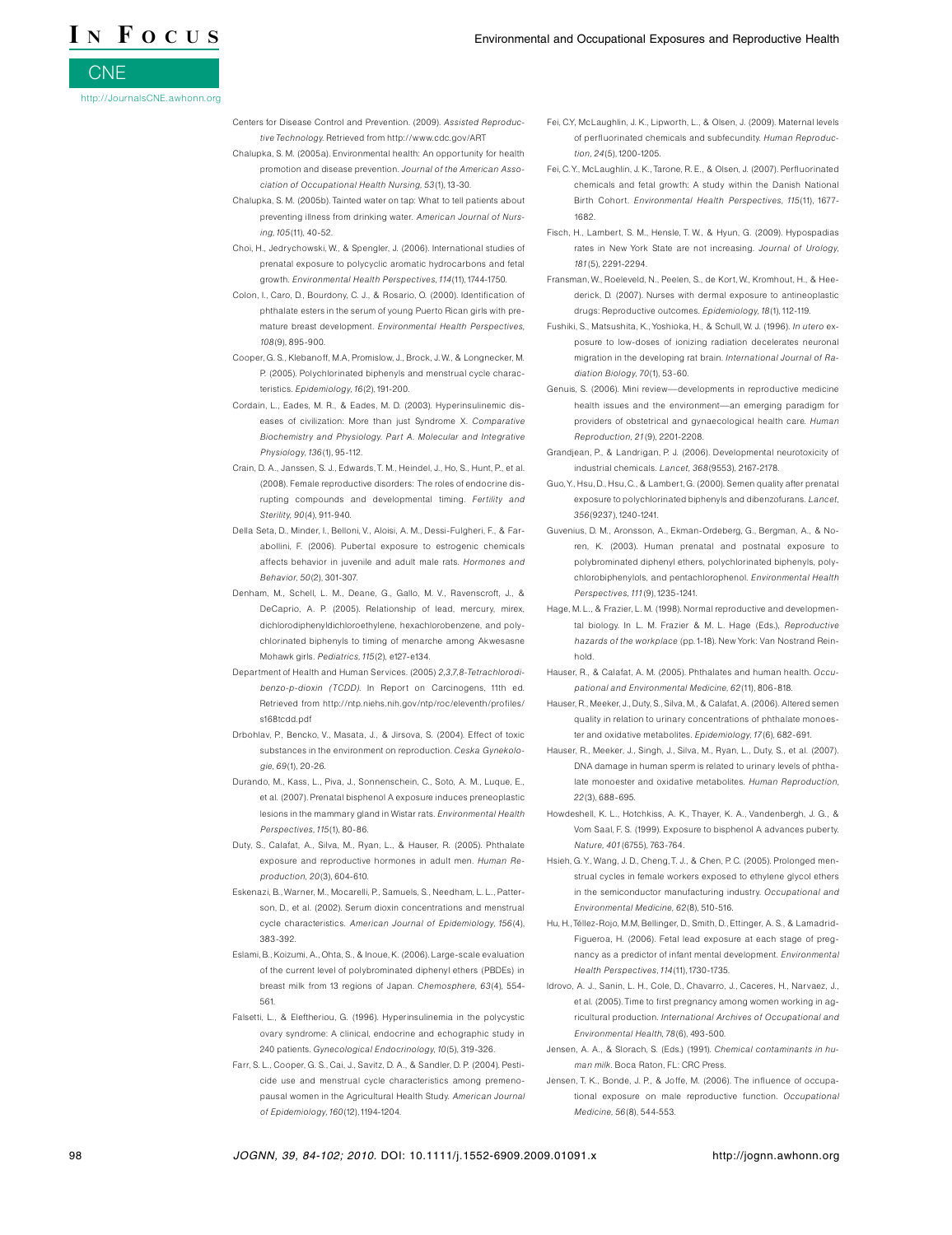

- Jonsson, B. (2005). Urinary phthalate metabolites and biomarkers of reproductive function in young men. Epidemiology, 16(4), 487-493.
- Koninckx, P. R., Braet, P., Kennedy, S. H., & Barlow, D. H. (1994). Dioxin pollution and endometriosis in Belgium. Human Reproduction, 9(6), 1001-1002.
- Krstevska-Konstantinova, M., Charlier, C., Craen, M., Du Caju, M., Heinrichs, C., de Beaufort, C., et al. (2001). Sexual precocity after immigration from developing countries to Belgium: Evidence of previous exposure to organochlorine pesticides. Human Reproduction, 16(5), 1020-1026.
- Lancranjan, I., Popescu, H. I., & Gavanescu, O. (1975). Reproductive ability of workmen occupationally exposed to lead. Archives of Environmental Health, 30(8), 396 -401.
- Landrigan, P. J., Whitworth, R., Baloh, R., Staehling, N., Barthel, W., & Rosenblum, B. (1975). Neuropsychological dysfunction in children with chronic low-level lead absorption. Lancet, 1(7900), 708-712.
- Lau, C., Thibodeaux, J. R., Hanson, R. G., Nartosky, M. G., Rogers, J. M., Lindstrom, A. B., et al. (2006). Effects of perfluoroocatanoic acid exposure during pregnancy in the mouse. Toxicological Sciences, 90(2), 510-518.
- Lauria, L., Settimi, L., Spinelli, A., & Figa-Talamanca, I. (2006). Exposure to pesticides and time to pregnancy among female greenhouse workers. Reproductive Toxicology, 22(3), 425-430.
- Lottrup, G., Andersson, A., Leffers, H., Mortensen, G., Toppari, J., Skakkebaek, N., et al. (2006). Possible impact of pthalates on infant reproductive health. International Journal of Andrology, 29(1), 172-180.
- Mazdai, A., Dodder, N., Abernathy, M., Hites, R., & Bigsby, R. (2003). Polybrominated diphenyl ethers in maternal and fetal blood samples. Environmental Health Perspectives, 111(9), 1249-1252.
- McDiarmid, M., Gardiner, P., & Jack, B. (2008). The clinical content of preconception care: Environmental exposures. American Journal of Obstetrics and Gynecology, 199(6), S357-S361.
- McDiarmid, M., & Gehle, K. (2006). Preconception brief: Occupational/ environmental exposures. Maternal Child Health, 10, S123 -S128.
- Mendola, P., Messer, L., & Rappazzo, K. (2008). Science linking environmental contaminant exposures with fertility and reproductive health impacts in the adult female. Fertility and Sterility, 89(Suppl. 1), e81-e94.
- Mendola, P., Selevan, S. G., Gutter, S., & Rice, D. (2002). Environmental factors associated with a spectrum of neurodevelopmental deficits. Mental Retardation and Developmental Disabilities Research Reviews, 8(1), 188-197.
- Mlynarcikova, A., Fickova, M., & Scsukova, S. (2005). Ovarian intrafollicular processes as a target for cigarette smoke components and selected environmental reproductive disruptors. Endocrine Regulators, 39(1), 21-32.
- Mocarelli, P., Gerthoux, P. M., Patterson, D. G., Milani, S., Limonta, G., Bertona, M., et al. (2008). Dioxin exposure, from infancy through puberty produces endocrine disruption and affects human serum quality. Environmental Health Perspectives, 116(1), 70-77.
- Needleman, H. L., Gunnoe, C., Leviton, A., Reed, R., Peresie, H., Maher, C., et al. (1979). Deficits in psychologic and classroom performance of children with elevated dentine lead levels. New England Journal of Medicine, 300(13), 689-695.
- Newbold, R. (2004). Lessons learned from perinatal exposure to diethylstilbestrol. Toxicology and Applied Pharmacology, 199(2), 142- 150.
- Olsen, J., & Rachootin, P. (2003). Invited commentary: Monitoring fecundity over time-if we do it, then let's do it right. American Journal of Epidemiology, 157(2), 94-97.
- Ouyang, F., Perry, M. J., Venners, S. A., Chen, C., Wang, B., Yang, F., et al. (2005). Serum DDT, age at menarche, and abnormal menstrual

cycle length. Occupational and Environmental Medicine, 62(12), 878-884.

- Pan, G., Hanaoka, T., Yoshimura, M., Zhang, S., Wang, P., Tsukino, H., et al. (2006). Decreased serum-free testosterone in workers exposed to high levels of di-n-butyl phthalate (DBP) and di-2-ethylhexyl phthalate (DEHP): A cross-sectional study in China. Environmental Health Perspectives, 114(11),1643-1648.
- Pant, N., Shukla, M., Patel, D., Shukla, Y., Mathur, N., Gupta, Y., et al. (2008). Correlation of phthalate exposures with semen quality. Toxicology and Applied Pharmacology, 231(1),112-116.
- Porpora, M. G., Ingelido, A. M., di Domenico, A., Ferro, A., Crobu, M., Pallante, D., et al. (2006). Increased levels of polychlorobiphenyls in Italian women with endometriosis. Chemosphere, 63(8),1361-1367.
- Quaranta, M. G., Porpora, M. G., Mattioli, B., Giordani, L., Libri, I., Ingelido, A. M., et al. (2006). Impaired NK-cell-mediated cytotoxic activity and cytokine production in patients with endometriosis: A possible role for PCBs and DDE. Life Sciences, 79(5), 491-498.
- Reddy, B. S., Rozati, R., Reddy, S., Kodampur, S., Reddy, P., & Reddy, R. (2006). High plasma concentrations of polychlorinated biphenyls and phthalate esters in women with endometriosis: A prospective case control study. Fertility and Sterility, 85(3), 775-779.
- Reutman, S. R., & LeMasters, G. K. (2007). Evaluation of occupational exposures and effects on male and female reproduction. In W. N. Rom & S. B. Markowwitz (Eds.), Occupational and environmental medicine (4th ed, pp. 143 -167). Philadelphia: Walters Kluwer Lippincott Williams & Wilkins.
- Ritz, B., & Wilheim, M. (2008). Ambient air pollution and adverse birth outcomes: Methodologic issues in an emerging field. Basic and Clinical Pharmacology and Toxicology, 102, 182-190.
- Ritz, B., Wilheim, M., Hoggatt, K. J., & Ghosh, J. K. (2007). Ambient air pollution and preterm birth in the environment and pregnancy outcomes study at the University of California, Los Angeles. American Journal of Epidemiology, 166(9), 1045-1052.
- Rubes, J., Selevan, S. G., Evenson, D. P., Zudova, D., Vozdova, M., Zudova, Z., et al. (2005). Episodic air pollution is associated with increased DNA fragmentation in human sperm without other changes in semen quality. Human Reproduction, 20(10), 2776-2783.
- Sakamoto, M., Kubota, M., Liu, X. J., Murata, K., Nakai, K., & Satoh, H. (2004). Maternal and fetal mercury and n-3 polyunsaturated fatty acids as a risk and benefit of fish consumption to fetus. Environmental Science Technology, 38(14), 3860-3863.
- Satoh, H. (2003). Behavioral teratology of mercury and its compounds. Tohoku Journal of Experimental Medicine, 201(1), 1-9.
- Saurel-Cubizolles, M. J., Hays, M., & Estryn-Behar, M. (1994).Work in operating rooms and pregnancy outcome among nurses. International Archives of Occupational and Environmental Health, 66(4), 235- 241.
- Selevan, S. G., Borkovec, L., Slott, V. L., Zudova, Z., Rubes, J., Evenson, D. P., et al. (2000). Semen quality and reproductive health of young Czech men exposed to seasonal air pollution. Environ Health Perspectives, 108(9), 887-894.
- Shi, Y. L., Luo, X. Z., Zhu, X. Y., Hua, K. Q., Zhu, Y., & Li, D. J. (2006). Effects of combined 17 beta-estradiol with TCDD on secretion of chemokine IL-8 and expression of its receptor CXCR1 in endometriotic focusassociated cells in co-culture. Human Reproduction, 21(4), 870- 879.
- Smedley, J., Dick, F., & Sadhra, S. (Eds.) (2007). Oxford handbook of occupational health. New York: Oxford University Press.
- Sugiura-Ogasawara, M., Ozaki, Y., Sonta, S., Makinom, T., & Suzumori, K. (2005). Exposure to bisphenol A is associated with recurrent miscarriage. Human Reproduction, 20(8), 2325-2329.
- Swan, S. H. (2008). Environmental phthalate exposure in relation to reproductive outcomes and other health endpoints in humans. Environmental Research, 108(2), 177-184.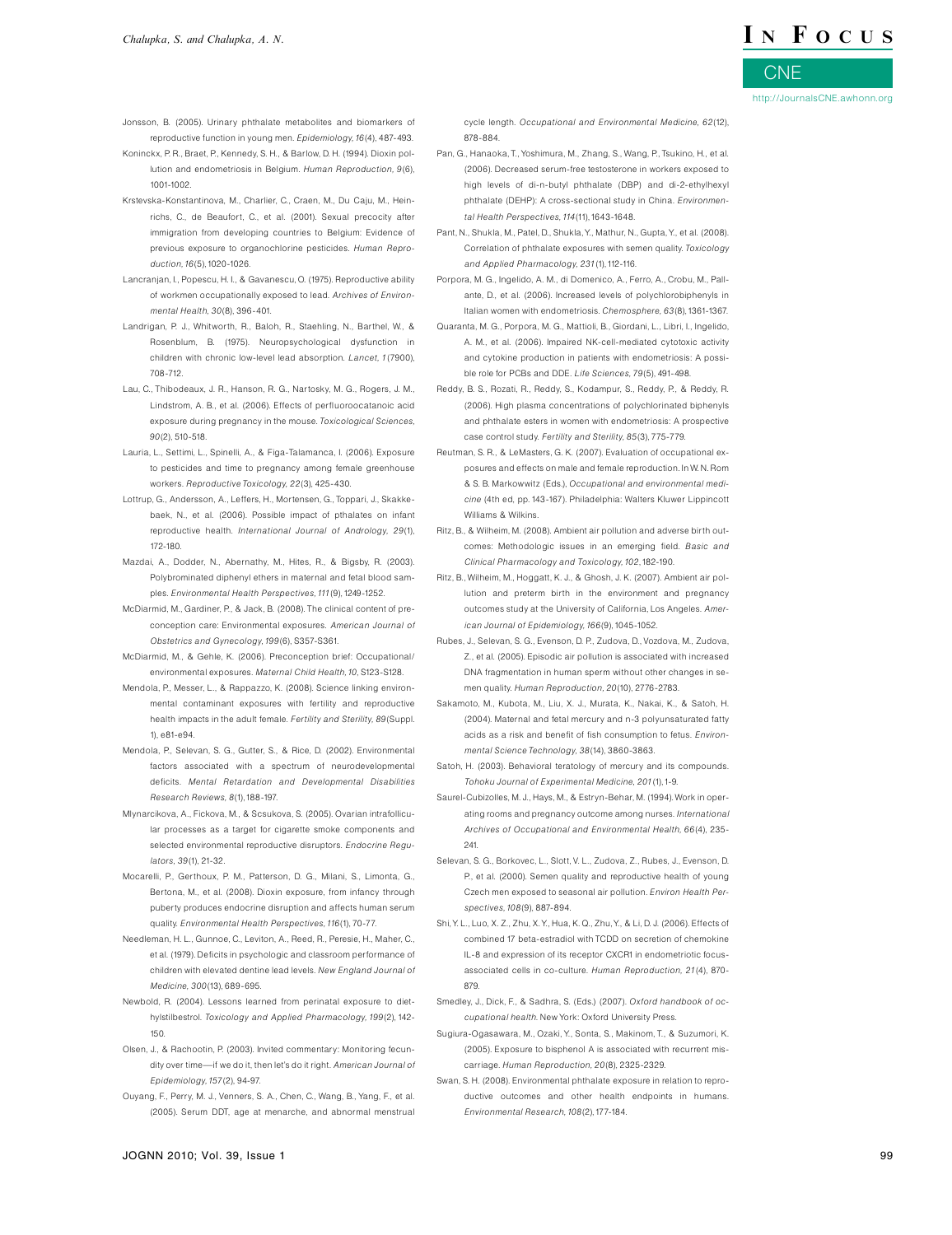## **CN<sub>E</sub>**

http://JournalsCNE.awhonn.org

- Swan, S. H., Elkin, E. P., & Fenster, L. (2000). The question of declining sperm density revisited: An analysis of 101 studies published 1934- 1996. Environmental Health Perspectives, 108(10), 961-966.
- Takeuchi,T., Morikawa, N., Atsumoto, H., & Shiraishi, Y. (1962). A pathological study of Minamata disease in Japan. Acta Neuropathologica, 2(1), 40-57.
- Tang, N., & Zhu, Z. Q. (2003). Adverse reproductive effects in female workers of lead battery plants. International Journal of Occupational Medicine and Environmental Health, 16(4), 359-361.
- Thomsen, C., Lundanes, E., & Becher, G. (2002). Brominated flame retardants in archived serum samples from Norway: A study on temporal trends and the role of age. Environmental Science and Technology, 36(7),1414-1418.
- Timms, B. G., Howdeshell, K. L., Barton, L., Bradley, S., Richter, C. A., & Vom Saal, F. S. (2005). Estrogenic chemicals in plastic and oral contraceptives disrupt development of the fetal mouse prostate and urethra. Proceedings of the National Academy of Sciences of the United States of America, 102(19), 7014-7019.
- Tsutsumi, O. (2005). Assessment of human contamination of estrogenic endocrine-disrupting chemicals and their risk for human reproduction. Journal of Steroid Biochemistry and Molecular Biology, 93(2/5), 325-330.
- United States Environmental Protection Agency. (2007). What is the TSCA Chemical Substance Inventory? Retrieved from [http://www.epa.](http://www.epa.gov/oppt/newchems/pubs/invntory.htm) [gov/oppt/newchems/pubs/invntory.htm](http://www.epa.gov/oppt/newchems/pubs/invntory.htm)
- Weck, R. L., Paulose,T., & Flaws, J. A. (2008). Impact of environmental factors and poverty on pregnancy outcomes. Clinical Obstetrics and Gynecology, 51(2), 349-359.
- Welsh, M. (2008). Identification in rats of a programming window for reproductive tract masculinization, disruption of which leads to hypospadias and cryptorchidism. Journal of Clinical Investigation, 118(4), 1479-1490.
- Whorton, M. D., Krauss, R. N., Marshall, S., & Milby, T. H. (1977). Infertility in male pesticide workers. Lancet, 2,1259-1261.
- Windham, G. C., Waller, K., Anderson, M., Fenster, L., Mendola, P., & Swan, S. (2003). Chlorination by-products in drinking water and menstrual cycle function. Environmental Health Perspectives, 111, 935-941.
- Wolf, C. J., Fenton, S. E., Schmid, J. E., Calafat, A. M., Kuklenyik, Z., Bryant, X. A., et al. (2007). Developmental toxicity of perfluorooctanoic acid in the CD-1 mouse after cross- foster and restricted gestational exposures. Toxicological Sciences, 95(2), 462-473.
- Woodruff, T., Carlson, A., Schwartz, J., & Giudice, L. (2008). Proceedings of the Summit on Environmental Challenges to Reproductive Health and Fertility: Executive summary. Fertility and Sterility, 89(2), 281-300.
- Woodruff, T. K., & Walker, C. L. (2008). Fetal and early postnatal environmental exposures and reproductive health effects in the female. Fertility and Sterility, 89(Suppl. 1), 47-51.
- Zhang, Y. H., Zheng, L. X., & Chen, B. H. (2006). Phthalate exposure and human semen quality in Shanghai: A cross sectional study. Biomedical Environmental Science, 19(3), 205-209.

#### Continuing Nursing Education

To take the test and complete the evaluation, please visit [http://JournalsCNE.awhonn.org.](http://JournalsCNE.awhonn.org)

Certificates of completion will be issued on receipt of the completed evaluation form, application and processing fees. Note: Accredited status does not imply endorsement by AWHONN or ANCC of any commercial products displayed or discussed in conjunction with this activity.

#### Learning Objectives

After reading this article, the reader will be able to

- 1. Describe the routes of exposure to environmental toxins that have the potential to adversely affect reproductive health.
- 2. Identify selected adverse reproductive outcomes associated with exposure to environmental toxicants.
- 3. Employ basic prevention and control strategies in clinical practice to protect reproductive health.
- 4. Apply knowledge of environmental toxicants with the potential to adversely effect reproductive health to identify at-risk patients, provide guidance, and make appropriate referrals.
- 5. Provide patients with current and easy-to-understand information about mitigation and prevention of environmental toxicants in the home and work environment.

## Post Test Questions

- 1. Since the end of WWII there has been a rapid proliferation of chemicals introduced into commercial usage. The approximate number is
	- 1. 5,000 2. 27,000
	- 3. 87,000
- 2. It is estimated that approximately what percent
- of fetal developmental defects are attributable to chemical exposures or a combination of environmental and genetic factors?
- a. 15 b. 28

c. 45

- 3. Reproductive hazards like organic solvents, metals, pesticides and PCBs are classified as
	- a. biological hazards
	- b. physical hazards
	- c. toxic hazards
- 4. Anticipatory guidance to prevent exposure to Bisphenol A includes which of the following?
	- a. always microwave food or liquids in polycarbonate containers
	- b. only use plastic containers with  $#7$  on the bottom for storage of food and liquids
	- c. use baby bottles made of glass, propylene, or polyethylene
- 5. Epidemiologic evidence suggests that the exposure to the phthalates at plasma levels commonly seen in the general population of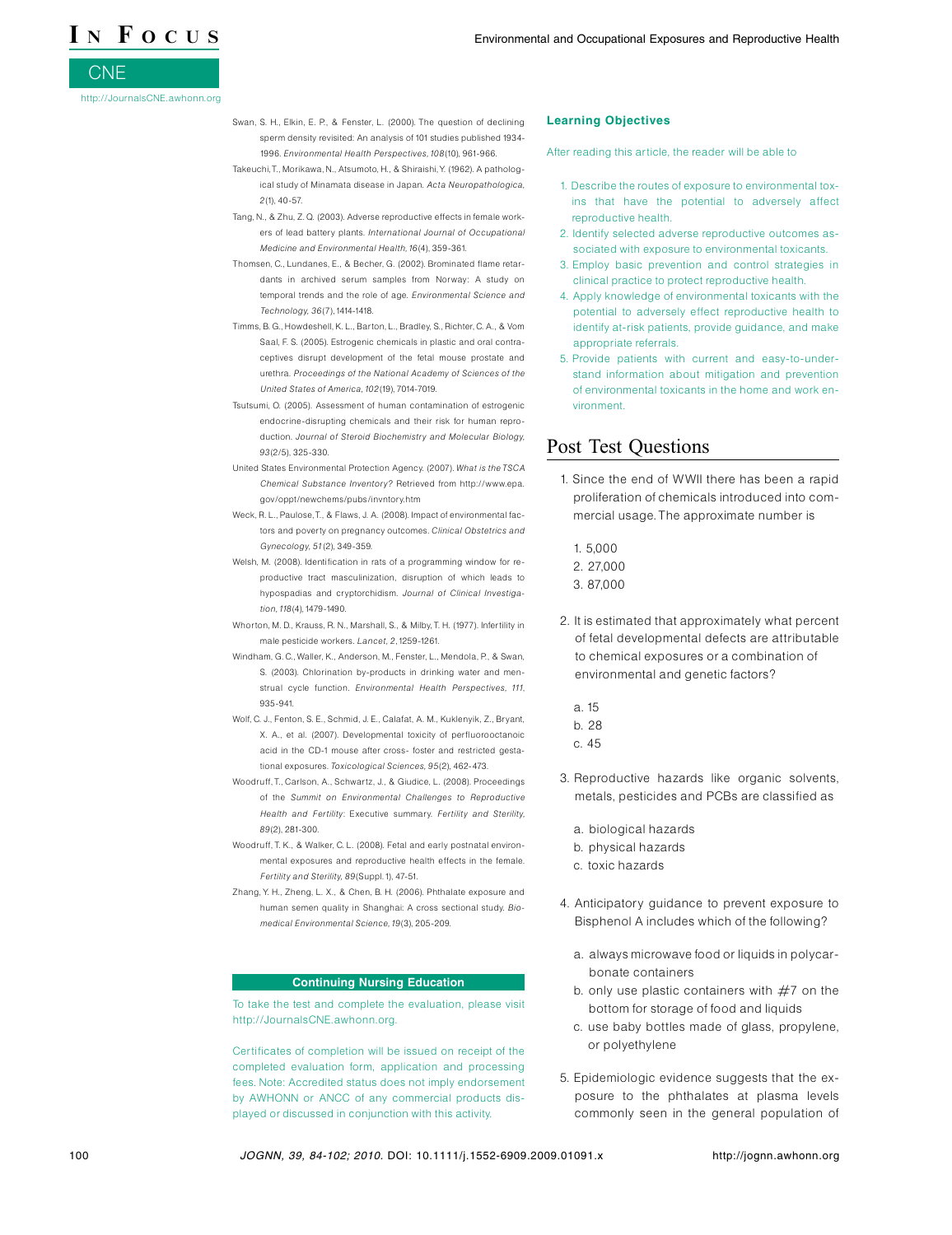developed countries is associated with which of the following?

- a. gestational diabetes
- b. longer time to pregnancy (TTP)
- c. stillbirth
- 6. Adverse outcomes associated with maternal exposure to the air pollutants carbon monoxide (CO) and sulfur dioxide  $(SO<sub>2</sub>)$ , PM<sub>10</sub>, and PM2.5 include
	- a. cystic fibrosis, fragile x syndrome, and spinal musculature atrophy
	- b. prematurity, intrauterine growth retardation, and cardiac defects
	- c. type I diabetes, achondroplasia, and beta thalassemia
- 7. In males, exposure to episodes of air pollution may have adverse effects on
	- a. semen quality
	- b. semen volume
	- c. testicular development
- 8. Exposure to phthalates, persistent organic pollutants including PCBs, and certain pesticides has been associated with
	- a. earlier age at puberty
	- b. later age at menarche
	- c. later thelarche
- 9. After completing an occupational and environmental health history, a patient is determined to have a very complex set of occupational exposures. The best resource for expert consultation is
	- a. American College of Obstetricians and Gynecologists
	- b. March of Dimes
	- c. Pediatric Environmental Health Specialty Unit
- 10. Selected health effects from developmental exposures to Bisphenol A (BPA)(found in the lining of certain metal food and drink cans, plastic baby bottles, pacifiers and baby toys, dental sealants, computers, cell phones, hard plastic water bottles, and certain microwavable or reusable food and drink containers) include which of the following:
	- a. decreased semen quality
	- b. intrauterine growth restriction (IUGR)
	- c. miscarriage in female partner
- 11. Examples of health effects associated with pesticide exposure in residential or industrial settings during adulthood include which of the following:
	- a. decreased semen quality
	- b. intrauterine growth restriction (IUGR)
	- c. shortened anogenital distance malformations of reproductive tract
- 12. ''Phthalate syndrome'' refers to capacity of phthalates to induce a constellation of
	- a. female reproductive abnormalities including precocious puberty, longer menstrual cycles, menstrual irregularities, and longer time to pregnancy
	- b. gestational abnormalities including recurrent miscarriage, fetal loss, and gestational diabetes
	- c. male reproductive abnormalities that include hypospadias, cryptorchidism, and malformations of the epididymis, seminal vesicles, prostate and shortened ano-genital distance
- 13. Which of the following is appropriate guidance for the patient with a private residential well as the source for drinking water?
	- a. Commercial vendors of water filtration systems are the best choice for routine water testing in residential wells.
	- b. No drinking water guidance is required as underground wells are naturally protected from environmental contamination.
	- c. Wells should be tested annually for pH levels, coliform bacteria such as E. coli, nitrates, total dissolved solids, and any contaminants of concern locally.
- 14. In counseling women about potential workplace exposures, the advice that the nurse provides should include which of the following:
- a. Employees have the right to request copies and read the Material Safety Data Sheets (MSDS) for any products to which they may be exposed.
- b. If workplace exposures cannot be controlled or eliminated, the women cannot ask to be transferred to a different job without the same risks of exposure.
- c. Material Data Safety Sheets (MSDS) are required to have adequate and thorough